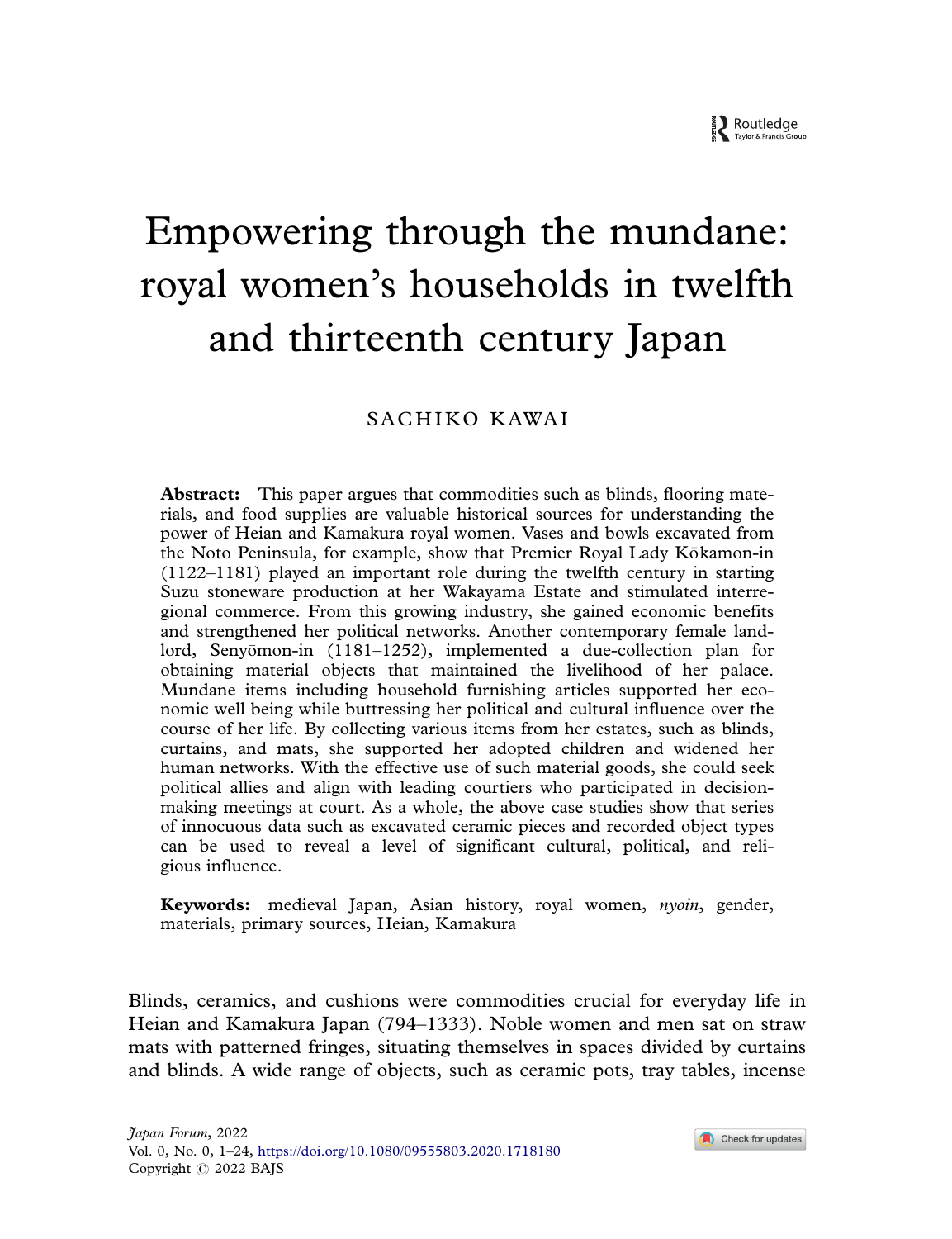

Figure 1*.* Household materials depicted in *Genji monogatari emaki* (Komatsu 1979).



**Sake pots**

Figure 2*.* Household materials depicted in *Genji monogatari emaki* (Komatsu 1979).

burners, and flower vases supported both secular and religious activities (see Figures 1 and 2). As these materials were often produced outside the Heian Capital, and some of them, such as Chinese ceramics and medicines, were even brought from other parts of Asia, we must wonder: how did the nobles in the capital obtain these goods?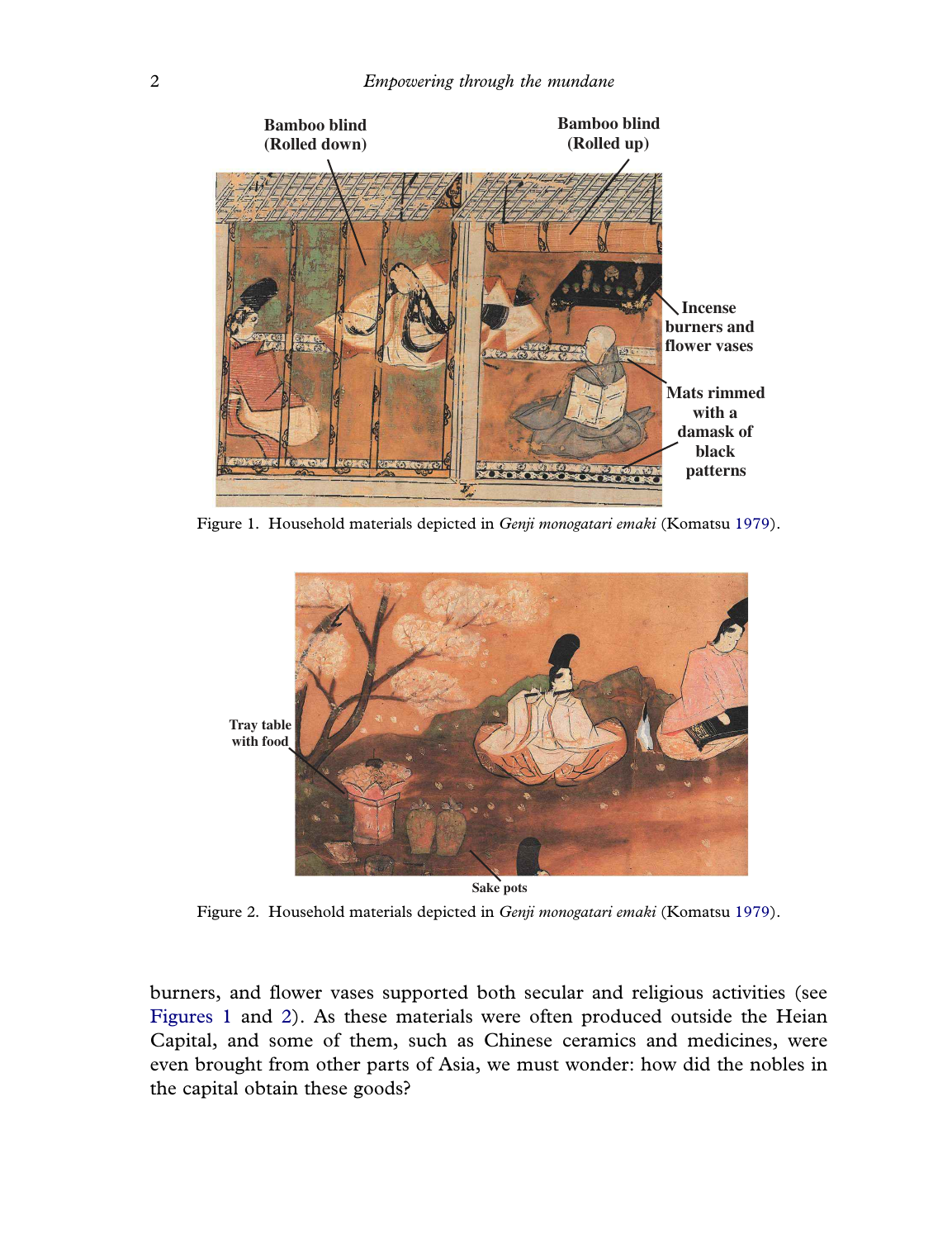One of the means to acquire material goods was to hold estate rights. During the twelfth and thirteenth centuries, power holders such as royals, prestigious aristocrats, and religious institutions had strong rights over landed estates and supported their households with resources collected from those estates. An often forgotten but important fact during this period is that royal women—wives and daughters of a monarch—inherited large land portfolios and independently oversaw them. Additionally, these female landlords often adopted the offspring of other powerful households, which expanded their human networks (Kawai 2021; Kawai 2018, 292).

Yet while there are valuable studies examining male estate proprietors' goods production and distribution networks, scholarship on female estate proprietors' activities in this area is lacking. This was partially because until the end of the twentieth century, scholarship of Japanese history had erroneously defined royal women as titular landlords who were under the control of a patriarchal figure of the royal family—a senior retired monarch (Maki 1983, 2–3; Kokushi daijiten henshū iinkai 1984, 371–373).<sup>1</sup> In this paper, I argue that twelfth and thirteenth century Japanese royal women used their estates to gain material resources in order to develop political, economic, and religious power. Through exploring material objects generated from specific local lands, I also show that series of mundane data, such as unearthed stoneware pieces, recorded household items, and listed estate dues, are valuable historical sources to understand complex connections between the power of Heian and Kamakura royal women and their landholding rights.

In the Heian and Kamakura estate system, nobody claimed absolute ownership over an estate (Goodwin and Piggott, xxv-xxviii). Rather, members of the hierarchical estate system shared proceeds by holding certain rights and fulfilling assigned responsibilities over the land. Such rights and responsibilities were called *shiki*. Royal family members, including women, held supreme proprietorships (*honke shiki*), which provided them with the strongest authority, or socio-politically acknowledged rights, over the estates. As supreme proprietors, they decided annual dues, settled disputes within the estates, and appointed different levels of estate officials. These officials included a resident manager who locally managed the estate and a managing proprietor who oversaw the land while presiding in the capital. Such authority, however, did not automatically guarantee them an actual ability to acquire resources from their estates; they had to strategize and plan.

Another important phenomenon of this period is that royal women with sizable land portfolios held the title of premier royal lady (*nyoin*), which was comparable to that of a retired monarch. By receiving the *nyoin* status, a royal woman acquired the authority to establish a large administrative headquarters equipped with officials who helped to manage her extensive landholdings. Although there were dozens of Heian and Kamakura *nyoin* who were supreme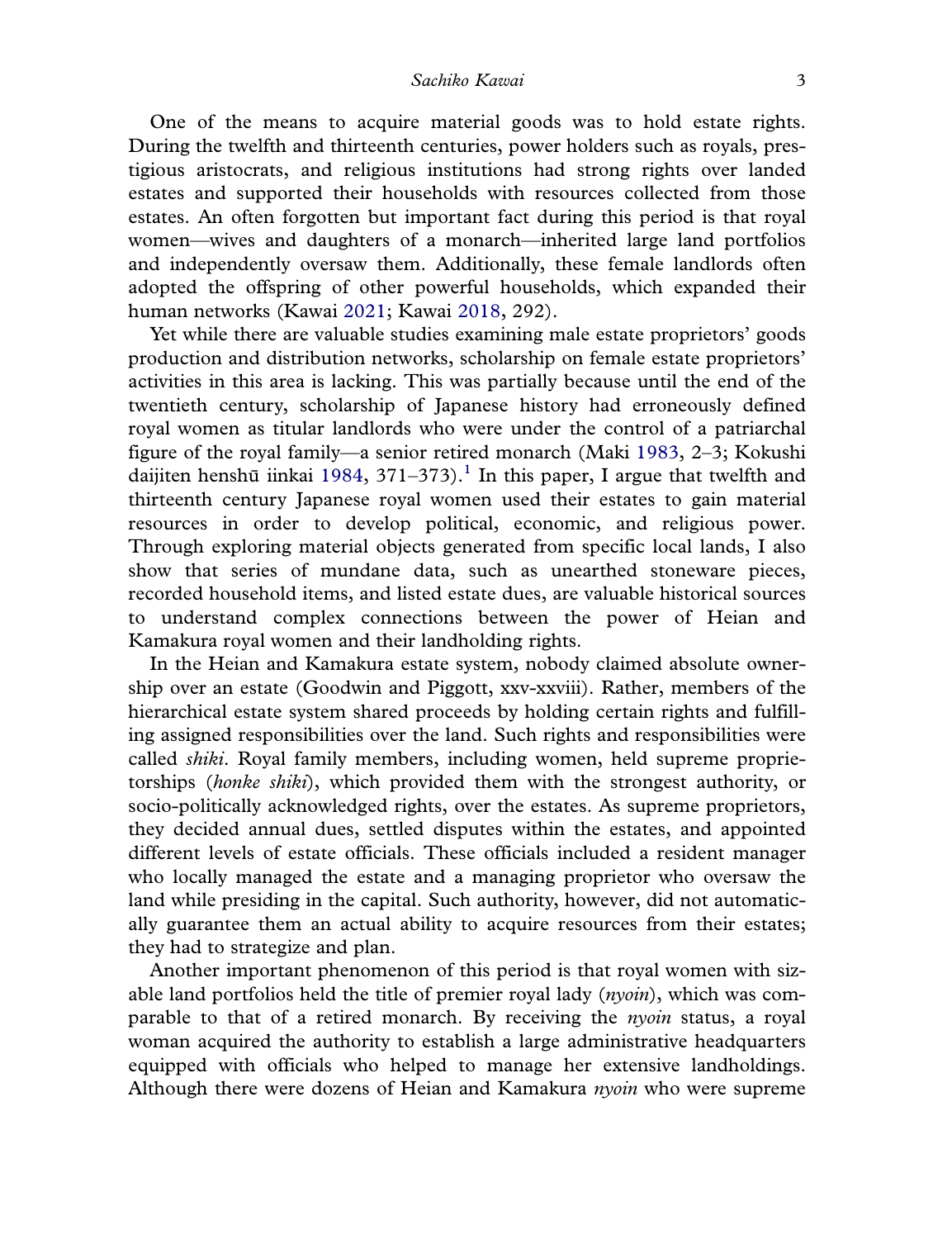

Figure 3*.* Suzuyaki kilns in Wakayama Estate during the 12th and 13th centuries.

proprietors, I focus on two specific *nyoin*, Kōkamon-in (1122–1181) and Sen'yomon-in (1181–1252), to offer concrete examples rather than providing a sweeping analysis of many individuals in this short paper. Surviving sources about estates of Kōkamon-in and Sen'yomon-in allow us to see inter esting ties between material goods and complex aspects of premodern women's power.<sup>2</sup> These women are also representative of the two different types of *nyoin*: Kōkamon-in as a royal wife and Sen'yōmon-in as an unmarried royal daughter.

### Kōkamon-in's Wakayama estate and its stoneware

During the mid twentieth century, many Heian and Kamakura kilns were found in today's Suzu City in the Hokuriku region (see Figure 3).<sup>3</sup> Through a close analysis of Suzu stoneware (or Suzuyaki), archaeologists argue that a large ceramic industry had started in the estate called Wakayama during the twelfth century (Hirata 2002, 12; Figures 4–6). Assuming that there was little connection between stoneware production and her own economic gain, however, these studies have seldom explored the role of Kokamon-in who estab lished the estate (Kentani 1981; Yoshioka 1990; Hirata 2002; SKI 2010). Most have instead focused on physical aspects such as the changing styles of the stoneware or the means by which they were circulated. When discussing actual people, previous scholarship tended to highlight men—male estate proprietors and custodians—and their roles in managing this estate (IKRH 2000, 6).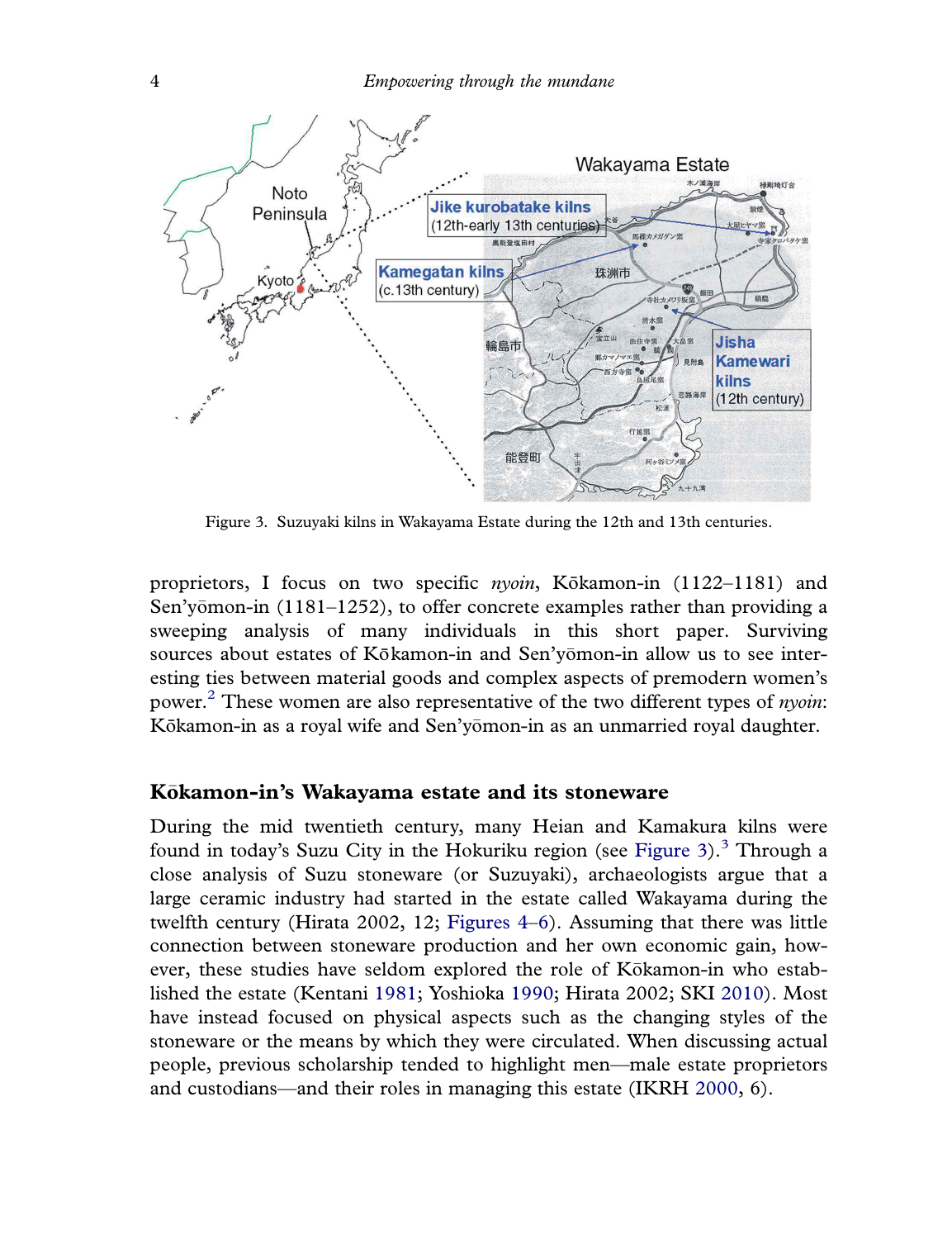

Figure 4*.* Suzuyaki water bottle (12th century), height: 28.5 cm. The photo and more detailed explanation of the bottle is available in *Suzu no meito*, (Suzu shiritsu Suzuyaki shiryokan, 1989, color plate 4, 63).



*Figure 5.* Suzuyaki Buddha relief (12th century), height: 22.0 cm. The photo and more detailed explanation of the relief is available in *Suzu no meito*, (Suzu shiritsu Suzuyaki shiryokan, 1989, color plate 9, 65).

Being the first and only daughter born between Regent Fujiwara no Tadamichi and his official wife Soshi, Fujiwara no Seishi (later known as Kōkamon-in) grew up with her family's hope that she would attain a queen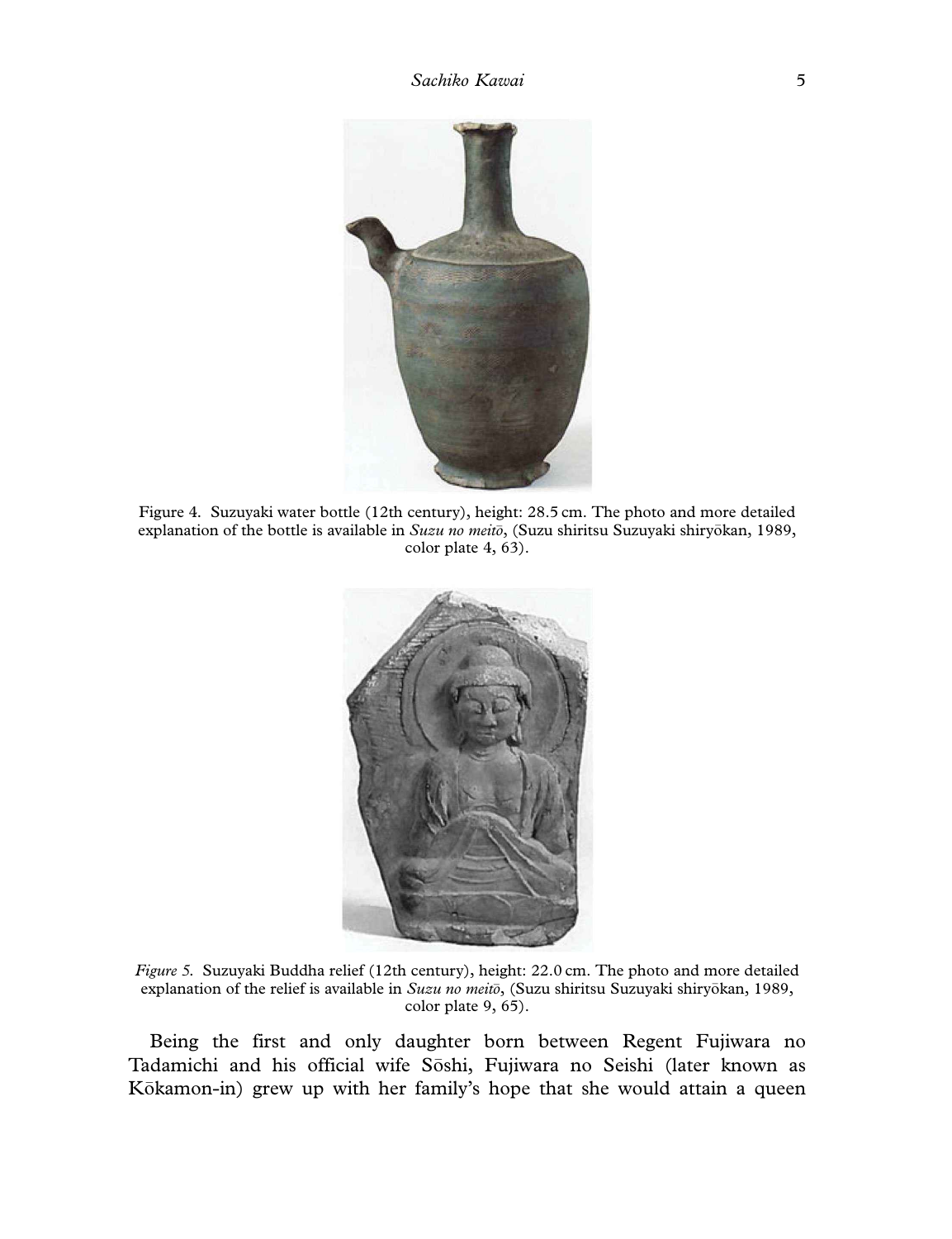

*Figure 6.* Suzuyaki jar with four handles (late 12th century, height: 21.5 cm) archived at the Suzu Ware Museum in Suzu City. This photo is published in Tojiki no bunkashi (Kokuritsu rekishi minzoku hakubutsukan [the National Museum of Japanese History] 1998, 25).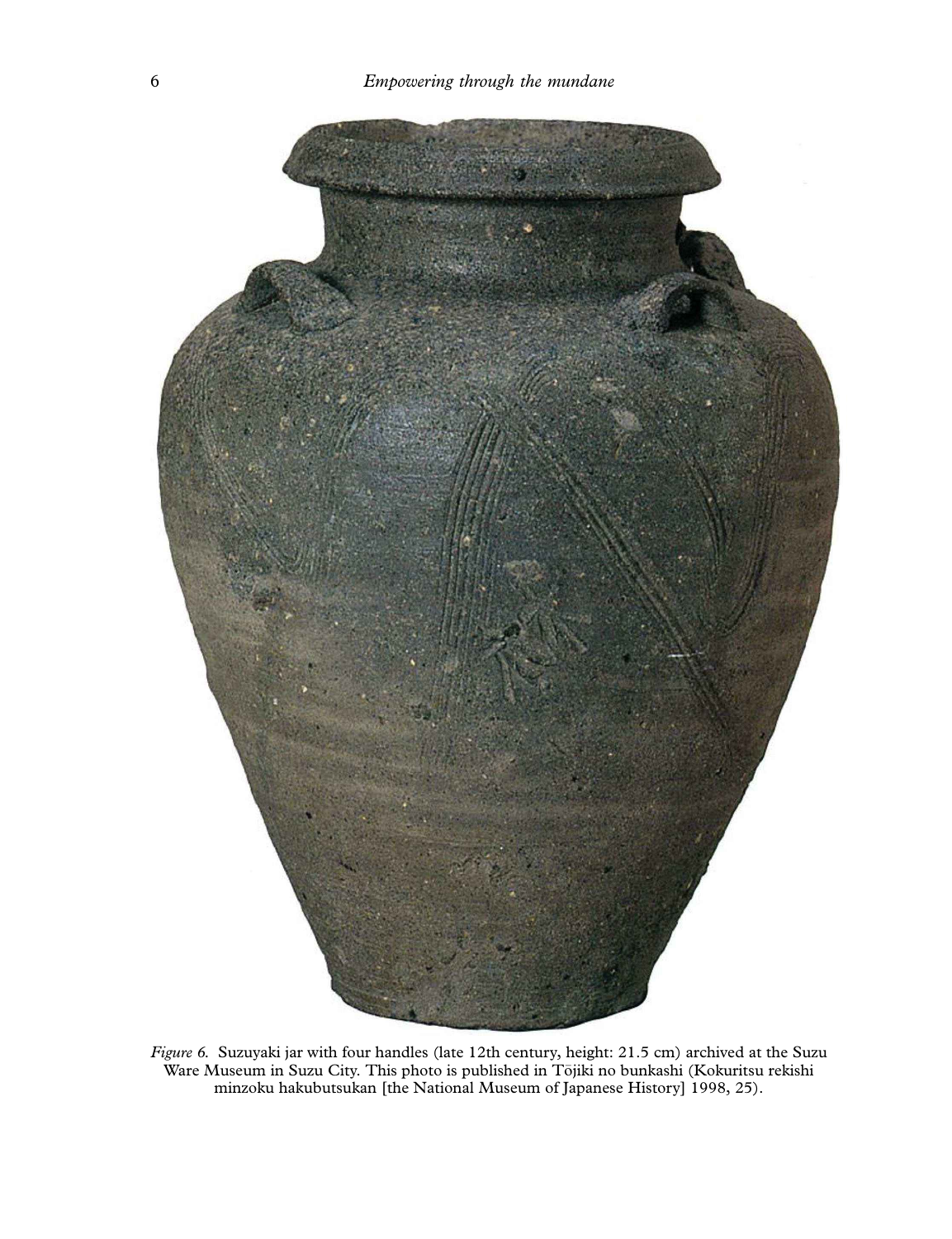consort position and become a royal mother. She indeed met this expectation by marrying Monarch Sutoku (1119–1164, r. 1123–1141) in 1129. Although she did not produce a child, she adopted Prince Narihito (later Monarch Konoe, 1139–1155, r.1141–1155) born to Retired Monarch Toba (1103–1156, r.1107–1123) and Fujiwara no Tokushi (later known by her *nyoin* title, Bifukumon-in, 1117–1160). When her adopted son ascended the throne in 1141, Seishi was elevated to a grand queen-consort. Nine years later, she received her *nyoin* title and became known as Kokamon-in (Susaki, 1995, 208–217).

Kokamon-in's life was not always smooth sailing, however. In 1156 a military conflict, later known as Hogen War, erupted between the faction rep resenting her husband Sutoku and that of his half brother Monarch Go-Shirakawa (1127–1192, r.1155–1158). While Sutoku lost the war and was exiled to a remote province, Kōkamon-in remained in the capital. Historians largely do not question why she was able to do so on the premise that her lofty status as *nyoin* helped her avoid any consequences. This scholarly attitude, however, tends to dismiss other reasons why she could sustain her political standing despite the fact that she was the primary wife of the exiled retired monarch. As previously mentioned, Kokamon-in did not bear Sutoku's child but adopted Prince Narihito. This might have worked to her advantage because his biological mother, Bifukumon-in, played a critical role supporting the winning side at the aforementioned war (Kawai 2007, 19–32). Additionally, surviving sources show that Kokamon-in held authority to appoint managing proprietors and custodians of many estates (Kokushi daijiten henshū iinkai 1984, 297–298). $4$  During Heian and Kamakura times, those who oversaw a *nyoin*'s estates also managed her household as female attendants and administrative officials (Higuchi 2008, 34; Kawai 2021, 222, 235–237). Thus Kokamon-in's followers who had been benefitting from their ties with her and her estates certainly had strong incentives to protect her household in the capital. This suggests that it was important for a *nyoin* to develop mutually beneficial and trusted relationships with her followers who managed her estates.

The aforementioned Wakayama Estate was one of Kokamon-in's estates that helped her broaden human networks and increased her economic potential. In the early 1140 s, when Kōkamon-in (then Seishi) was consolidating her position as a grand queen-consort, she received a letter from one of her officials, Minamoto no Suekane. He expressed his decision to present her a piece of land that he inherited from his father. In return, he wished her to do several things: to establish his land as her private estate, to protect it from potential enemies as the supreme proprietor of the estate, and to appoint him to manage it as a custodian. The grand queen-consort approved Suekane's request and established his land as her private estate in 1143 (*Kujoke monjo*, document 294; IKRH 2000). This establishment of Wakayama estate coincided with the opening of Suzuyaki kilns in the mid twelfth century.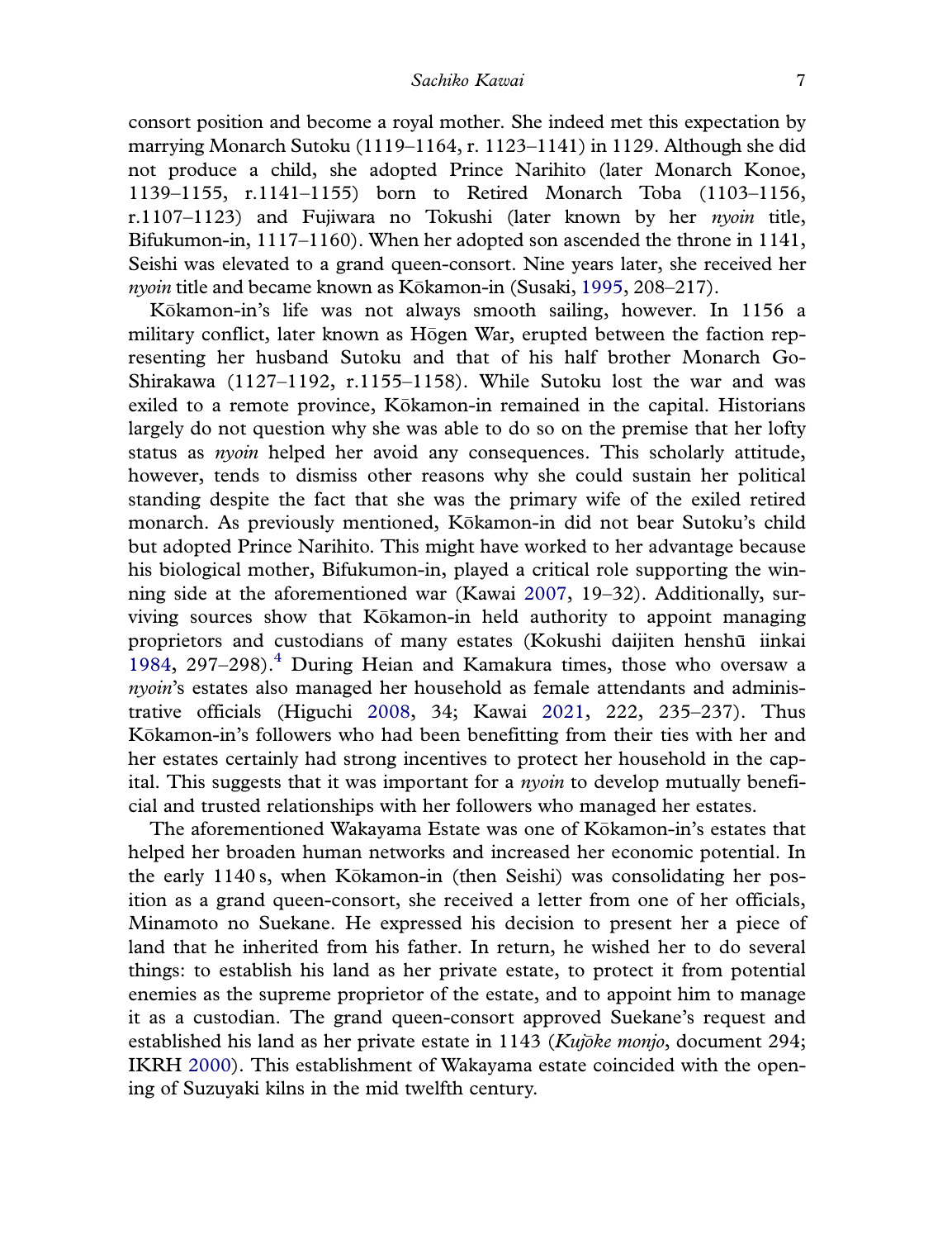The act of 'commending' land to a power holder in the capital, as seen in the case of Suekane, was a strategy used by smaller land owners or developers to protect their properties from potential enemies, such as provincial governors who often tried to levy various land taxes (Segal 2018, 443; Goodwin and Piggott 2018, 468). Being appointed to Wakayama's custodian post, Suekane continued to manage the estate, but he had to submit annual rents and miscellaneous dues to Kōkamon-in who became the supreme proprietor.

Until the turn of the twenty-first century, historians claimed that central figures like Kokamon-in were passive receivers of land commendations, but newer studies have shown that these power holders in fact played more active roles in the commendation process. For example Uejima Susumu (1992) and Kawabata Shin (2000) argue that even though a small land piece was commended, it was often established as a new estate encompassing much larger areas. Under the guise of the same estate name, a newly established estate usually included lands that were previously held by different owners, including even those controlled by the central government (Kawabata 2000; Takahashi 2004). Based on the logic that such a large modification was impossible without the involvement of royals or aristocrats who could impact court decisions, I argue that Kokamon-in's role in transforming Suekane's land into her new estate, Wakayama, was more crucial than previous scholarship has claimed.

Despite Uejima and Kawabata emphasizing a supreme proprietor's role in establishing a new estate, most historians have remained silent about ties between Kokamon-in's power and her estate's flagship industry of Suzuyaki based on the fact that few Suzuyaki pieces have been excavated in Kyoto. Some scholars have also argued that Kyoto dwellers did not acquire heavy items like ceramics from Wakayama Estate because areas closer to the capital, such as Tokai and the eastern Seto Inland Sea regions, produced similar prod ucts (Yoshioka 1989, 1994). Through a close analysis of written and archaeological records, however, I propose the possibility that Kokamon-in supported the Suzuyaki industry at its initial stage and promoted its further development.

Considering the size of Suzuyaki production, it is difficult to believe that the supreme proprietor remained ignorant of the industry and benefited nothing from it. Excavations in 1986 and 1992, for example, revealed that the size of the Suzuyaki industry during Kokamon-in's time was larger than previously assumed. Within the Jike Kurobatake site, at least thirteen kilns were in operation between the mid-twelfth and the mid-thirteenth centuries, proving that the operation significantly grew under her proprietorship (IKMBS 1994; Maekawa 1998; SKI 2010).

Such rapid growth also suggests that Kōkamon-in's managing proprietor, custodian, and estate officials collaborated at both capital and local levels to establish its industrial foundation. Under twelfth and thirteenth century customs, a capital-based managing proprietor had to develop and maintain a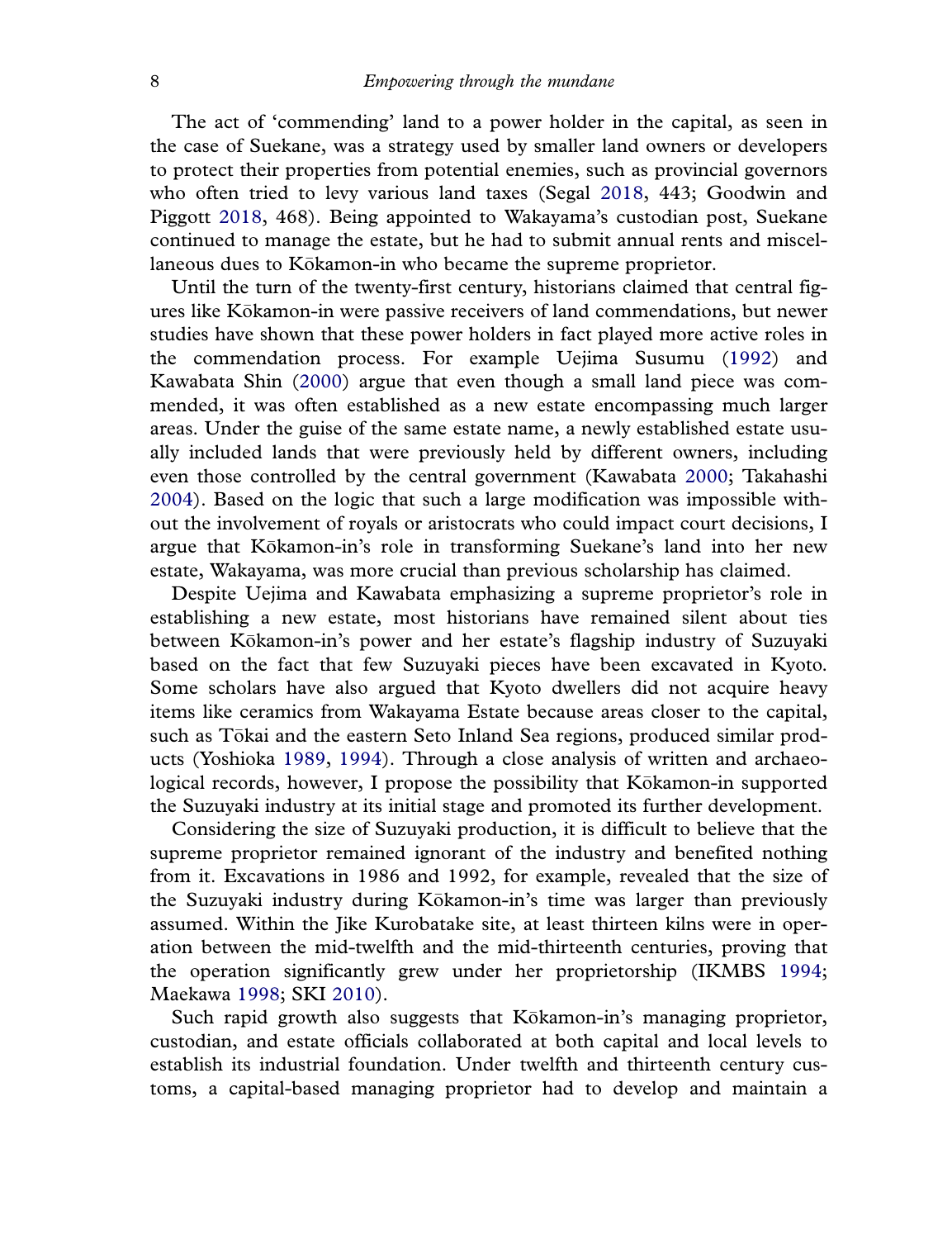communication pipeline between the supreme proprietor (the *nyoin*) and her estate, by dispatching deputies to the local site on a regular basis, collecting estate dues, assuring productivity, and solving local problems. To support a visit of such deputies, local estate managers and residents provided accommodations, threw banquets, and covered the costs for their return trip to the capital (Morimoto 2008). These visitors were given local specialties as gifts for themselves and capital-based proprietors. Therefore it was highly probable that Kokamon-in received at least a small amount of Suzuyaki as a souvenir from her Wakayama residents.

Here, it is important to analyze an often overlooked relation between material goods and adoptions. The practice of "adoption" (*yoshi* or *yushi* ) served different political purposes, ranging from an adoptee's career advancement at court to a warlord's hostage exchange (Conlan 2005, Morgan 2015). By adopting children of powerful households, Heian and Kamakura *nyoin* certainly widened their political networks, but they also gained opportunities to acquire material goods from areas within and outside the capital. Despite limited examples, one late twelfth-century pot excavated from the Heian capital site shows that some Suzuyaki made their way to the capital from Wakayama Estate. The pot was found within the remains of Prince Mochihito's residence (Yoshioka 1994, 605–606). The prince likely received Suzuyaki through his connection with his adoptive mother, Hachijo-in, who owned an estate next to Kokamon-in's Wakayama (Teishitsu rinyakyoku 1937, 151; HCSS 1991, 998). But it is also possible that Hachijo-in obtained the pot directly through her connection with Kokamon-in because these women had close familial and political ties. Kokamon-in had adopted Hachijo-in's full brother and formed a political alliance with her mother (Kawai 2021, 35, 152-153). Moreover Kōkamon-in's half brother Kujō Kanezane, whom she appointed to the highest managing post of Wakayama to take care of collecting estate dues, closely served Hachijo-in (Gomi 1991, 46–47; Nomura 2006, 119–122).

Another example of Suzuyaki reaching Kyoto is a 'blackish earthen cup' used at the twenty-seventh day memorial service after Kokamon-in's death in 1181 (*Gyokuyo*, Jisho 4[1180]/5/15). Kanezane explained that he precisely selected this cup in place of a black-lacquered dish (*Gyokuyo*, Yowa 1[1181]/ 12/18, Umekawa 1997, 414-415).<sup>5</sup> According to Yoshioka Yasunobu (1990,  $295-296$ ) and Hirata Tenshū  $(2002, 11)$ , Suzuyaki sake bottles were often manufactured by emulating lacquerware. Twelfth century Kamegatan kilns in Wakayama Estate, for example, produced "dark black and hard" stoneware that was like lacquerware. Furthermore, Hirata argues that a twelfth-century sake bottle excavated from Yōzen Temple, which was once part of Wakayama Estate, was likely an imitation of lacquerware. These discoveries strengthen the possibility that the cup was actual Suzuyaki.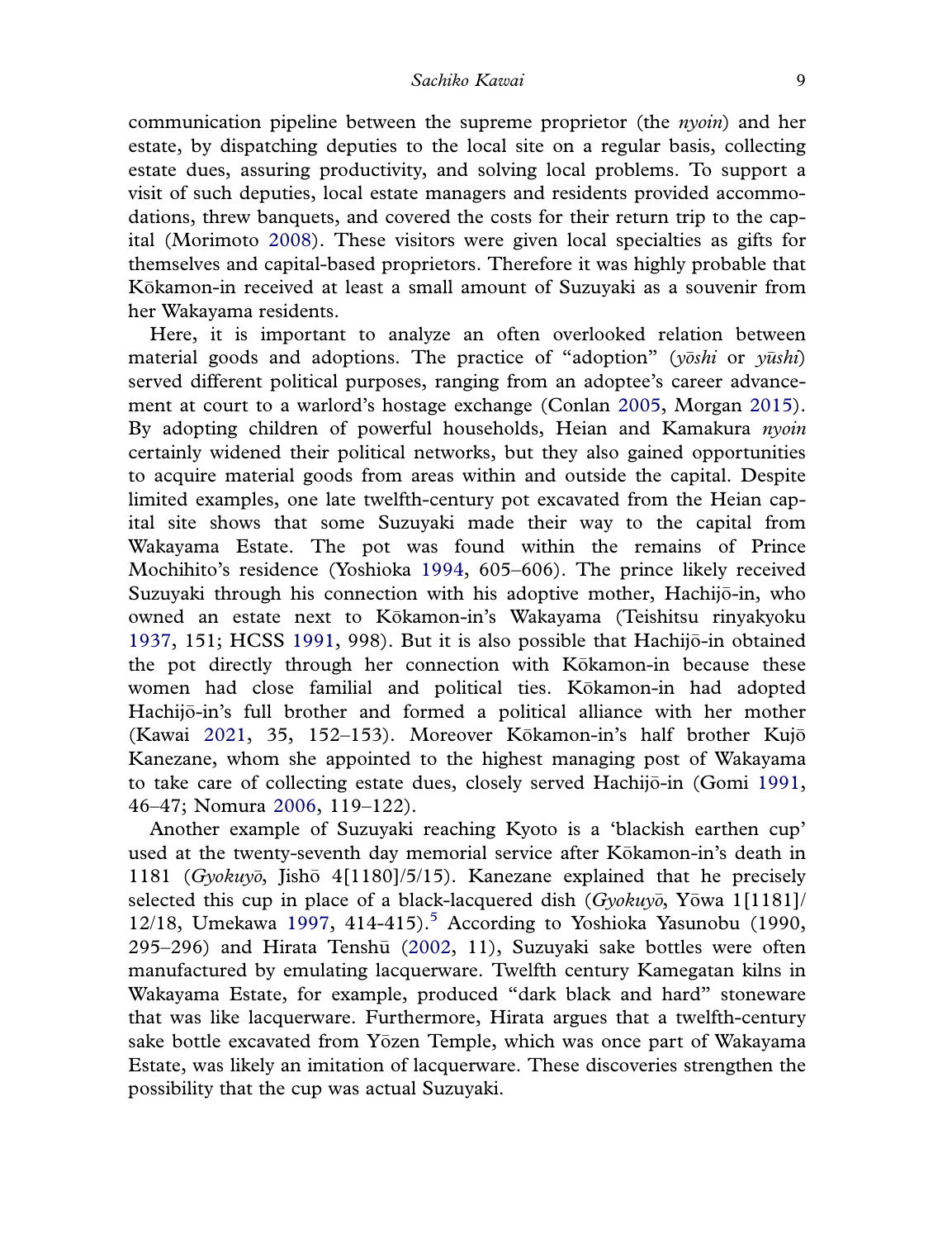Additionally, a supposition posited by previous scholars—ceramics like stoneware were heavy, so proprietors did not request them as estate dues—is not necessarily true. Other contemporary estate proprietors annually received ceramic from the same region where Wakayama stood. Sen'yomon-in, whose case will be introduced shortly, collected cooking appliances and dishware including pots, bowls, and plates from her estates in Hokuriku. She originally ordered her estates in the Seto Inland region to submit jars and bowls, but she later exempted them altogether. In contrast, she continued to receive similar items from her estates in Hokuriku, showing a stable production capacity of ceramics in that region.<sup>6</sup> Sen'yomon-in's example refutes the argument that Heian and Kamakura estate proprietors did not systematically order their Hokuriku estates to submit stoneware due to the weight of such products and the remoteness of the estates. It is also important to note that Sen'yomon-in annually ordered only a few pots and bowls each year. If Kokamon-in also annually received a limited amount of Suzuyaki from Wakayama Estate, it is not surprising to find few of their remains in Kyoto.

Even if Wakayama Estate residents did not send a large number of Suzuyaki wares to Kyoto, they would have almost certainly traded Suzuyaki for other items required as estate dues. According to archaeological evidence, a number of Suzuyaki wares, including pots, bottles, and vases, travelled across the Japan Sea and reached distant areas such as the Seto Inland Sea coastlines and the southern part of Hokkaido (Kentani 1981, 30; Hirata 2002; SKI 2010). They were also found in Hiraizumi within Oshū of northern Honshū. If traders brought Suzuyaki to  $\bar{O}$ shū, they had to make a profit by exchanging the stoneware for something else. Since  $\bar{O}$ shū was known for its alluvial gold production, gold could be one of such items (Furiya 2002, 24; Watanabe 2010, 234–236). Contemporaries used gold to support different events such as seasonal refurbishments of their mansions and religious ceremonies.<sup>7</sup> For example, royals and aristocrats often provided gold as offerings at Buddhist events (*Shoyuki* , Eien 1[987]3/6[TDSH 1987]; *Taiki*, Ninpei 3[1153]/9/17 [Zōho shiryō taisei kankōkai, 1965; Yoshihiko & Hiromichi 1976]; *Inokuma kanpakuki*, Antei 2 [1228]/11/22 [TDSH 1972; Smits 2019]). Kokamon-in, who sponsored a number of Buddhist ceremonies after becoming a *nyoin*, must have needed gold and likely acquired it through trading goods from her estates.<sup>8</sup>

To satisfy local and inter-regional demands, I believe that Kokamon-in, her capital-based officials, local estate managers, and Wakayama Estate Suzuyaki makers, had worked hand in glove to develop its stoneware production. As mentioned earlier, Kokamon-in worked together with one of her officials, Suekane, to establish Wakayama as her estate. Suekane and his son, Suenaga, served Kōkamon-in and her heirs as household officials (Chuyuki, Daiji 5/2/27; Maki 1993, 160). Suekane's sons, grandsons, and likely his daughters,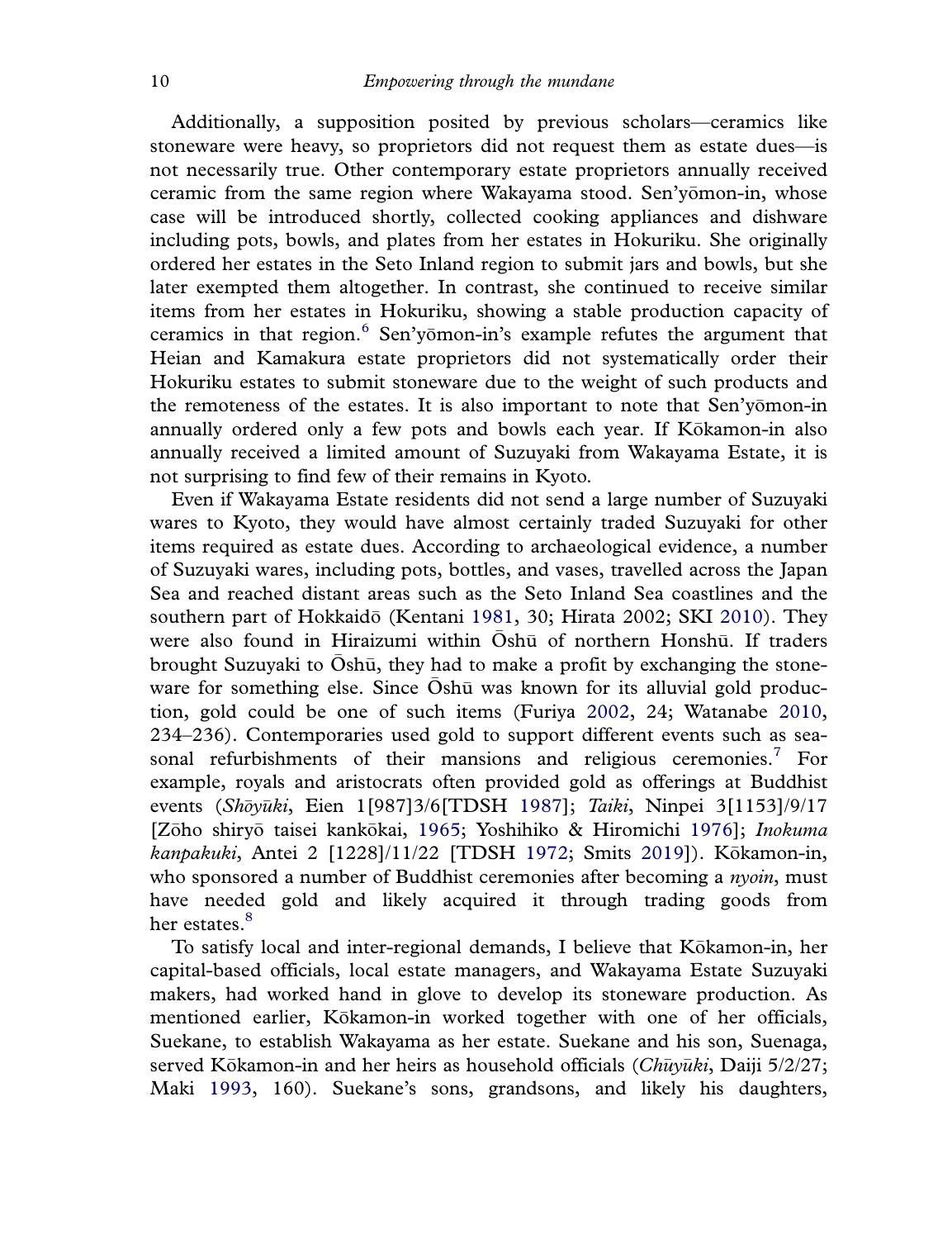continued to serve Kokamon-in. By guaranteeing custodianship to Sukekane's family, she consolidated a mutual trust with them. In return she expected them to manage her estate well and maintain their loyalty to her; and as far as they met her satisfaction, she protected the estate, its industry, and their jobs in the capital.

Considering these factors, I disagree with the assumption that Kōkamonin had little to do with the actual estate management or knew nothing about the growing industry in her Wakayama Estate. She held rights to appoint estate officials as the supreme proprietor and could even fire them if she found their jobs unsatisfactory or found them lacking in loyalty. $\frac{9}{2}$ This meant that her estate custodians and managers wanted to impress her rather than taking a risk of losing their job by concealing the economic development of the estate.

By supporting the economy of Wakayama Estate and Suzuyaki production for domestic and international trade, Kokamon-in expanded opportunities to enhance her cultural and economic power. Despite declining state-sponsored trade, the flow of foreign goods from China and the continent "developed and prospered in the latter part of the Heian period" (Saeki 2009, 164). As Yoshioka points out, Suzuyaki incorporated styles and techniques from multiple East Asian cultural zones such as the Ryūkyū Islands and the continent.<sup>10</sup> The tree-branch patterns inscribed on Suzuyaki show influences from the Korean Peninsula. Suzu makers and traders actively interacted with broader cultural networks when developing the Suzu industry on Wakayama Estate (Yoshioka 1994, 568; Yoshioka 2010, 29). This shows that the world of Kōkamon-in was not confined to her capital residence.

Another aspect of Suzuyaki I want to emphasize is its religious usage. A wide range of Suzuyaki objects excavated from Wakayama Estate and other parts of the archipelago were used to support Buddhist and local beliefs. These material items included water bottles used for Buddhist rituals, containers buried with copied sutras, five wheeled stupas, and Buddhist stoneware reliefs (Yoshioka 1989, 111–113; Sekine 2004; Figure 5). A lack of written records about such Suzuyaki items makes it difficult to reveal how exactly they were used, but I still want to offer a hypothesis by connecting available sources. For example, previous studies point out that the Suzuyaki reliefs look similar to a Buddha triad relief depicted in the grave scene of the twelfth-century Hungry Ghosts Scroll. The scroll conveys a Buddhist teaching that the deceased, including one's family members, may have turned into hungry spirits and been suffering, but living beings can save them by entreating the mercy of Buddha. The resemblance of the Suzu relief to that of the scroll therefore indicates a significant religious role supported by the Suzuyaki industry, especially in appeasing pains that individuals might encounter in their afterlives (Moriuchi 2010, 4). $^{11}$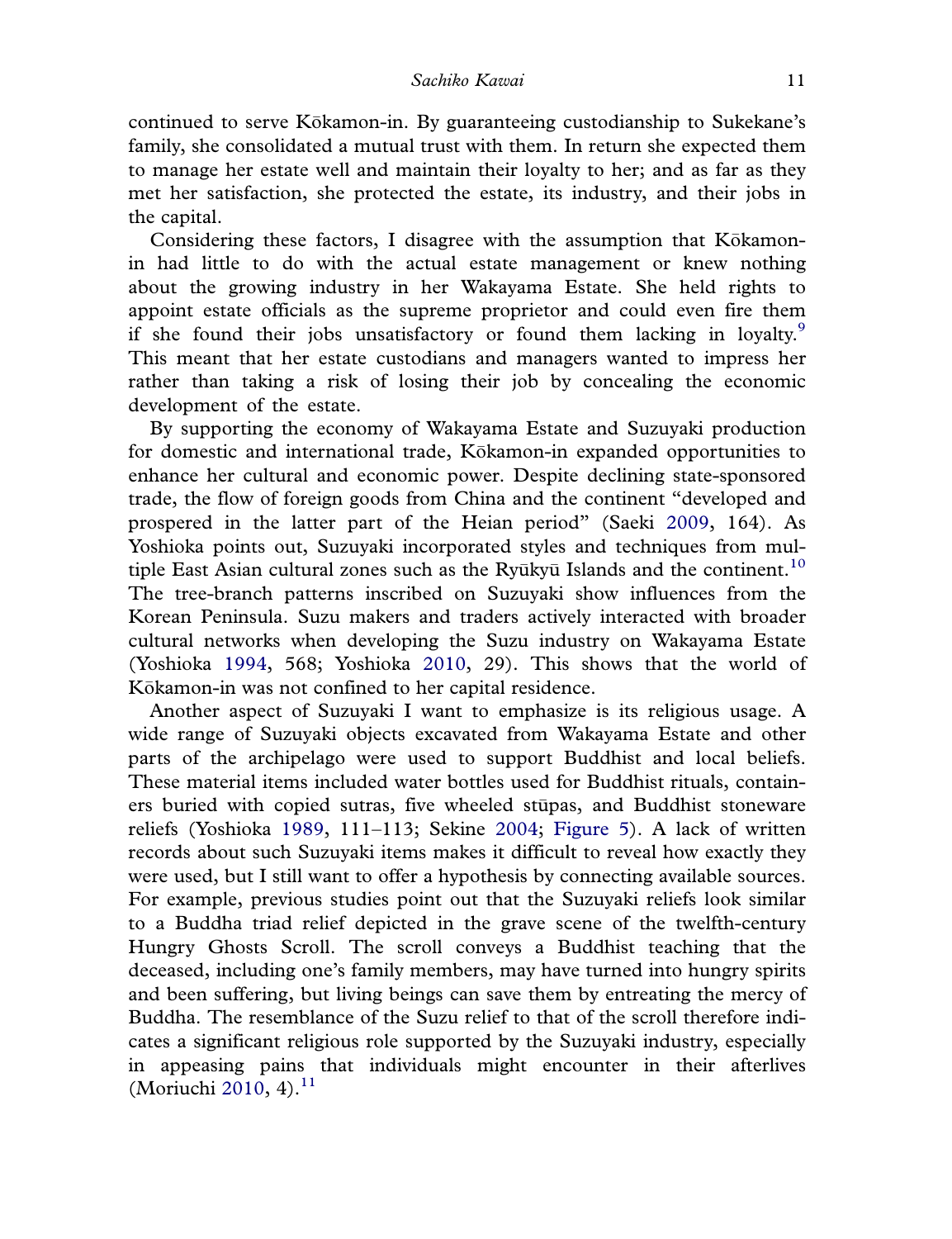Furthermore, the Suzuyaki industry developed close ties with local religious authorities, such as Hōjūji, the Buddhist temple presiding in the middle of Wakayama Estate. The Hino family, whose successive scions served Kokamon-in as her household officials, made Hōjūji as their vow temple in the late twelfth century (HCSS 1991, 979). In its precinct, Hakusan Shrine, which originated from a local religious movement, increased in popularity during the Heian and Kamakura periods (Yoshioka 2010, 25). According to archaeological evidence, the temple built kilns and contributed to the Suzuyaki expansion. In 1267 Hino Sukenobu commended some lands to the Healing Buddha Hall at Hōjūji to support rituals praying for the supreme proprietor (Kokamon-in's heirs) and his own family who acted as the managing proprietor (IKRH 2000, 8; Yoshioka 2010, 25). Although this source was written after Kokamon-in's death, it is highly pos sible that the Hino family gained rights to manage Wakayama Estate under her proprietorship because they started expanding their political networks while serving Kokamon-in as her household officials.

With the use of existing written and archaeological records, this case study shows the possibility that Kokamon-in, her officials, and estate resi dents supported each other to develop the Suzuyaki industry. Instead of presuming that the female landholder in the capital was disconnected from her distant estate and its economic development, I have explored the possibility that she and her followers gained economic, political, and religious power by cooperatively participating in its management. Specifically the Suzuyaki production, trading activities, and religious rituals in Wakayama suggest that through her estates, Kokamon-in developed a wide range of human networks. I believe that such networks not only provided her with economic power but also helped her sustain her position at court even during political turmoil.

#### Sen'yomon-in's household items and her political networks

As shown in the case of Kokamon-in, questioning previous assumption helps us investigate royal women's power gained through material production from their estates. I will further explore the importance of re-analyzing existing primary sources from a fresh perspective through the case of another *nyoin*, Sen'yomon-in. She was a daughter of Retired Monarch Go-Shirakawa and Takashina no Eishi ( $-1216$ ). As her maternal grandfather was a Buddhist monk of no rank, Sen'yomon-in lacked strong support from her mother's natal family. Furthermore, being the youngest child of Go-Shirakawa, who had many other children from different women, she had a weak political standing at court during her early life; she spent almost a decade without receiving any official recognition or status as Go-Shirakawa's princess. Only a few years before her father's death, however, she began advancing in court ranks and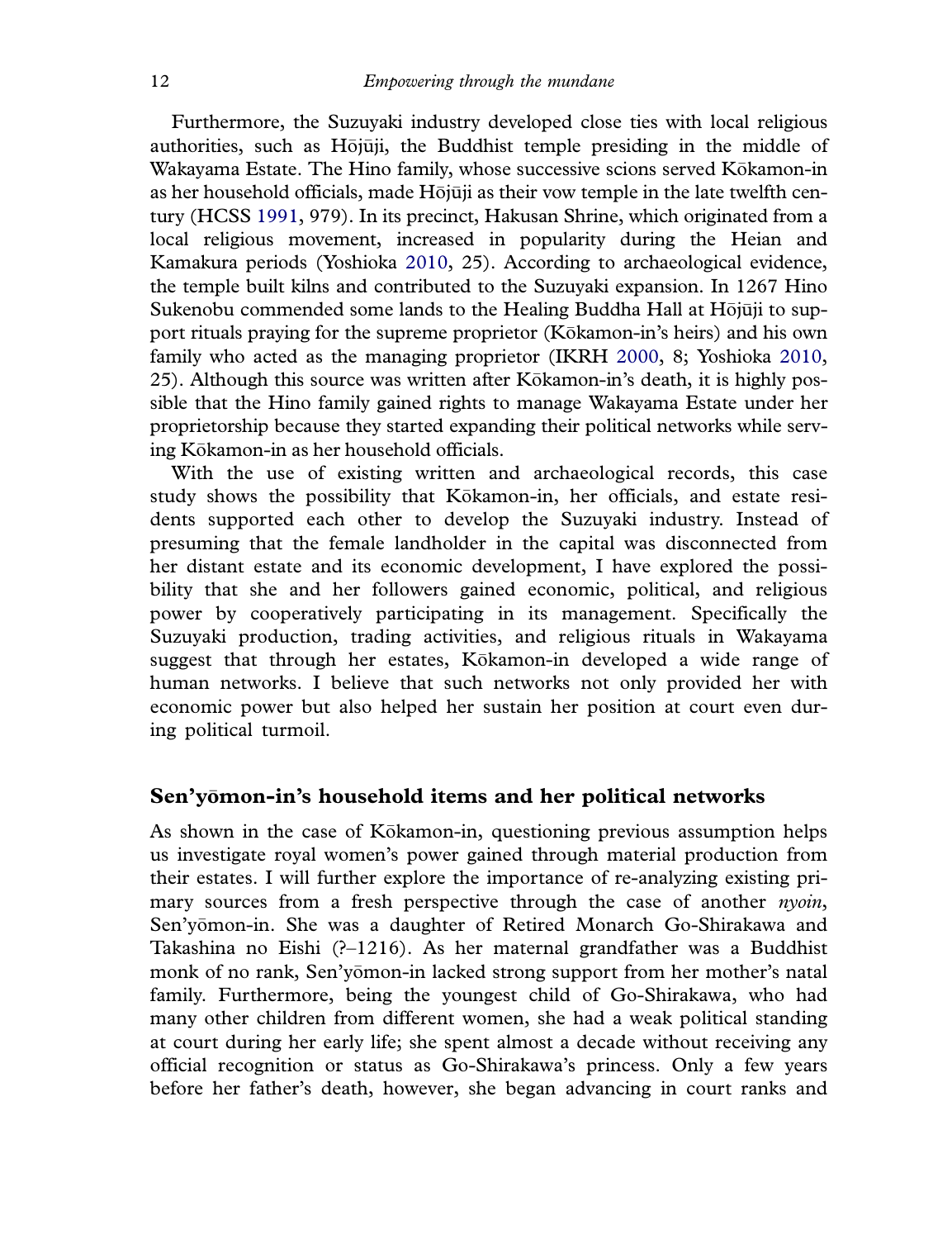ultimately received a title of premier royal lady in 1191. On his death bed Go-Shirakawa made this eleven-year-old daughter the heir to his Rokujo Palace in the capital and transferred to her a set of eighty-nine estates supporting the property. Like Kokamon-in's Wakayama Estate, most of these estates were far from Kyoto and scattered across the Japanese archipelago (Kawai 2021, 95–96).

To analyze the relationship between Sen'yomon-in's power and the material goods obtained from her estates, I used a primary source that I call *The List of Rokujo Palace Estates*. <sup>12</sup> Despite the significant information that can be garnered from *The List*, nobody has closely analyzed it from an understanding of women's power. One possible reason was that its seemingly mundane nature made *The List* look to be quite a challenging source to use. It consists of two scrolls, almost 25 meters long in total, listing estate names and miscellaneous dues in a very matter-of-fact manner. Few historians saw it as a gold mine that could easily produce exciting new arguments. Second, most historians considered that Sen'yomon-in's father created *The List* and transferred the duecollecting plan to her as an inheritance package (Oyama 1987, 18). Based on this, previous scholarship missed the potential of *The List* for studying the connection between Sen'yomon-in's power and material resources.

Two aspects of *The List* actually contradict the assumption that the document was created by Go-Shirakawa. First, *The List* includes the dues collected for a memorial service held on his death anniversary each year, naming the ritual 'The Eight Lotus Sutra Lectures of the Third Month.' He died on the seventeenth day of the third month, and this information could not have been known until he had actually passed away. Additional evidence comes from comments inserted into the document, which explain when certain estates started paying new dues or stopped submitting existing dues. Along with these comments, *The List* mentions that some of these changes occurred 'during the time of Go-Shirakawa.' In contrast, it never uses Sen'yomon-in or other pro prietors after her as a reference. It is important to note here that in Heian and Kamakura Japan, a reigning or retired monarch's name was a posthumously employed title and thereby was not used to refer him while he was still living. Furthermore, contemporary writers usually omit information obvious to their expected readers. Based on the above reasons, I argue that *The List* and its additional notes were written after the time of Go-Shirakawa but not later than the tenure of his successor Sen'yomon-in.

A remaining question is—how could an eleven year old manage estates? Here, the concept of a corporate body is useful (Kantorowicz 1957; Greenblatt 2009). Right before her father's death, Sen'yomon-in achieved *nyoin* status. Receiving a *nyoin* title was advantageous because it allowed her to establish an independent administrative office large enough to manage many estates. What she needed was to gain supporters who were capable of running her office and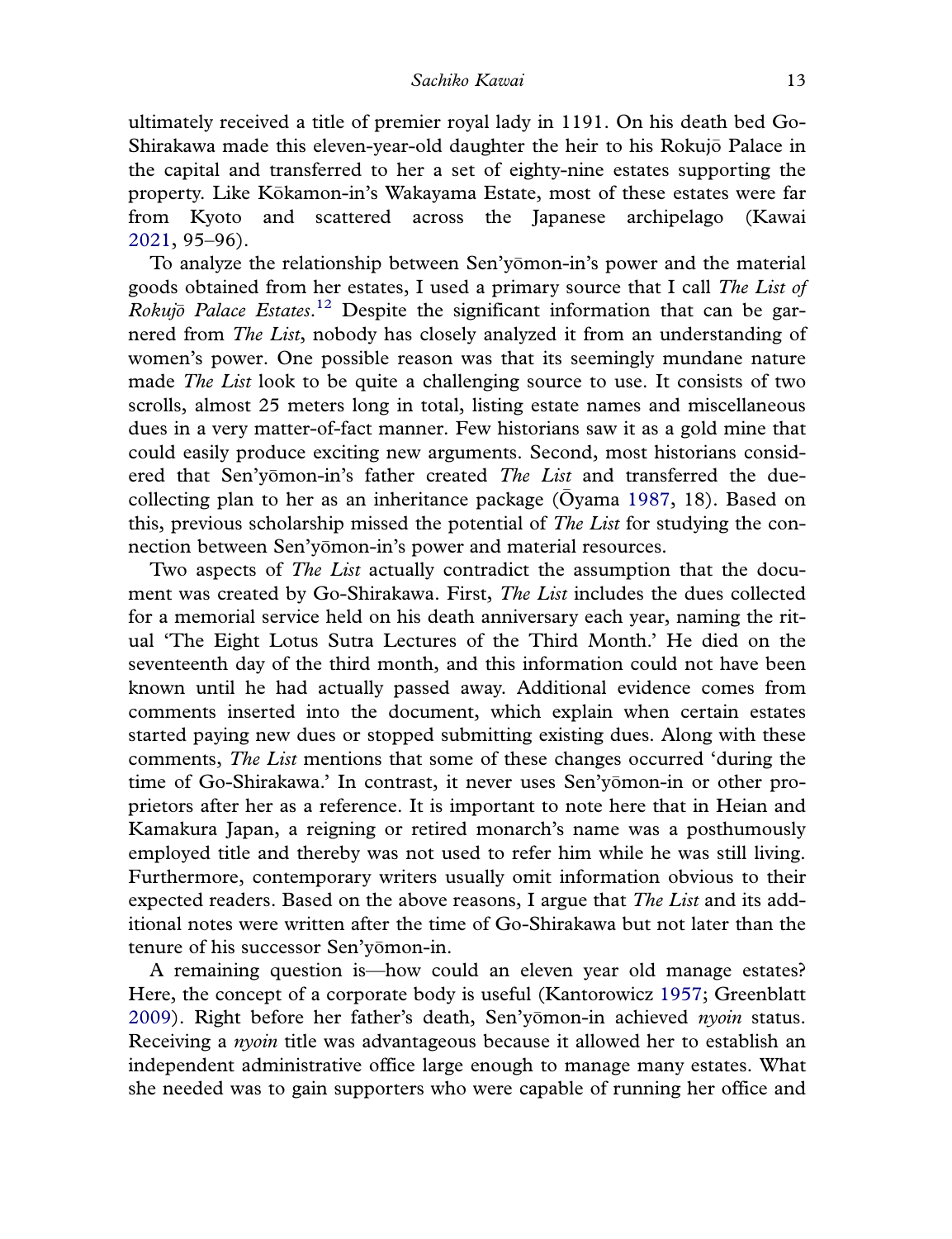maintaining her estates. Her physical body was that of an eleven-year old, but the institutional apparatus and the rights she inherited over the estates provided her with authority that attracted people to support her. Located in her Rokujo Palace, the *nyoin* administrative office helped Sen'yomon-in oversee her newly inherited estates and develop her due collection plan.

Specifically according to *The List*, the material goods collected from Sen'yomon-in's estates played important roles in consolidating ties between the *nyoin* and her followers. Throughout her life, she regularly received powerful royals and courtiers as guests at her palace, including retired monarchs, queenconsorts, regents, and their heirs. In this context, seemingly superficial matters such as renewing household materials were important. By providing an appropriate setting for welcoming guests, she could show her respect to influential members at court while also demonstrating her economic power and buttressing her image as a useful ally. These material resources not only signified her wealth but also supported her *nyoin* authority thus reinforcing her political power.

One such household item was bamboo blinds. Since royal or aristocratic mansions in Heian and Kamakura Japan lacked substantial exterior walls, these blinds had an important function. They served to cover the spaces between pillars, separating inside from outside, while allowing the occupants to experience the outside atmosphere. According to *The List*, Sen'yomon-in's estates submitted two types of bamboo blinds—*misu* (high-quality blinds) and *iyosu* (lighter blinds specially made in Iyo Province)—for her residence (see Figure 1). She and her officials annually requested these blinds prior to the new year and refurbished the Rokujo Palace.

Despite such an arrangement, however, Sen'yomon-in's authority to demand blinds did not always guarantee actual power to obtain them. According to small notes added later to *The List*, her estates eventually failed to send a full amount of *misu* to her household. Yet if we carefully examine this trend, we see that Sen'yomon-in was able to collect 79% of prearranged *misu*. Furthermore, her estates continued to submit 50 of the Iyo-style blinds each year, which represented 100% of the prearranged amount. Based on a close analysis of *The* List, I argue that Sen'yomon-in and her officials used a certain strategy to sustain the high submission rate for decades of her proprietorship. Instead of relying on a small number of estates, they distributed the obligation to submit blinds across many estates, so they could reduce the risk of losing a number of them at once (Kawai 2021, 143–147).

Since *The List* specifies beneficiaries of certain material resources, its due-distribution patterns reveal that the seemingly mundane objects played important roles in consolidating Sen'yomon-in's relationship with her followers. Curtains, for example, produced appropriate working spaces for her Rokujo Palace offi cials and attendants. Hung from movable stands, curtains were especially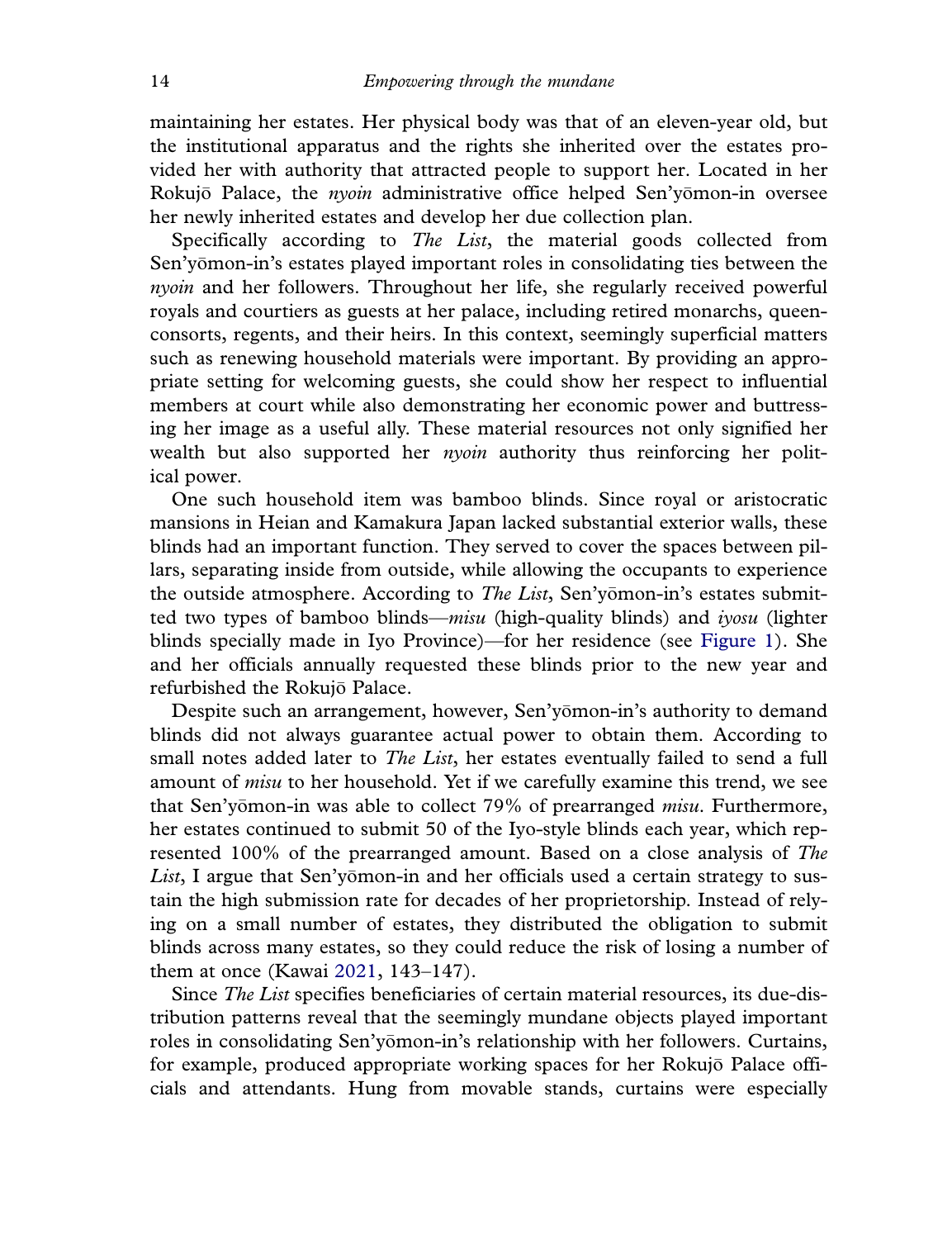convenient to divide areas within the house. Each year Sen'yomon-in requested her estates to submit around thirty curtains in total, including a few used at her own quarters. A majority of them, however, were secured for the Attendant Office where Sen'yomon-in's male attendants ( *saburai*) served. For this Attendant Office she ordered different estates, including Fukagaya, Sakakita, and Nakayama, to submit approximately two dozen curtains every year. Such a high demand of curtains indicates that many *saburai* regularly waited on her at the residence. This may also attest to an extensive array of roles played by Sen'yomon-in's *saburai*. During Heian and Kamakura times, *saburai* consisted of not only those specialized in military skills but also officials with high literary and accounting skills, serving in noble households. Nakahara Toshiaki (1979) argues that the jobs of *saburai* in fact covered a wide range of services—storing materials sent from estates, maintaining security, procuring food, and supervising material production. Depending on their tasks, Sen'yomon-in's *saburai* were divided into groups and likely worked together. Having enough curtains at her Attendant Office helped them create separate areas for different purposes as needed, such as drafting documents, holding meetings, and even resting between duties. By regularly renewing and providing a sufficient number of curtains to her *saburai*, Sen'yomon-in demonstrated how she valued their roles in developing, maintaining, and guarding her interests.

Additionally, Sen'yomon-in and her officials made sure to support the liveli hood of her close relatives, including her mother, Eishi, who was called 'Lady of the Second Rank.' According to *The List*, Sen'yomon-in annually collected cur tains from her Nomi Estate and renovated her mother's bathroom. *The List* also recorded dues for someone designated as '*miya,*' which was an honorific epithet meaning either a royal offspring or a queen-consort. Although specific individuals who received these items changed over the years, '*miya*' mostly referred to Sen'yomon-in's adopted children.<sup>13</sup> One was Monarch Go-Toba's son, Prince Masanari (1200–1255), whom she adopted in 1200 just after his birth. Another was a daughter of Regent Fujiwara no Iezane, Chōshi (1218–1275). To provide sufficient support for these adopted children, Sen'yomon-in procured resources from her estates. For example, her estates such as Kamikadoma and Abu annually submitted curtains for the living quarters of her *miya*. According to *The List*, the material should be made of 'delicately woven beautiful cloth' with 'leather straps attached.' For two seasonal renewals, Sen'yomon-in collected straw mats from her estates to renovate their rooms. In the fourth month Ijira Estate submitted two straw mats rimmed with small-patterned damask, and in the tenth month Shimokatsura and Kuga estates submitted four straw mats of the same style. In addition to these materials, to support her *miya*'s outings Sen'yomon-in summoned laborers from Noguchi Estate.

Adopting children was an effective strategy that Sen'yomon-in used to widen human networks and consolidate political influence at court. This reflected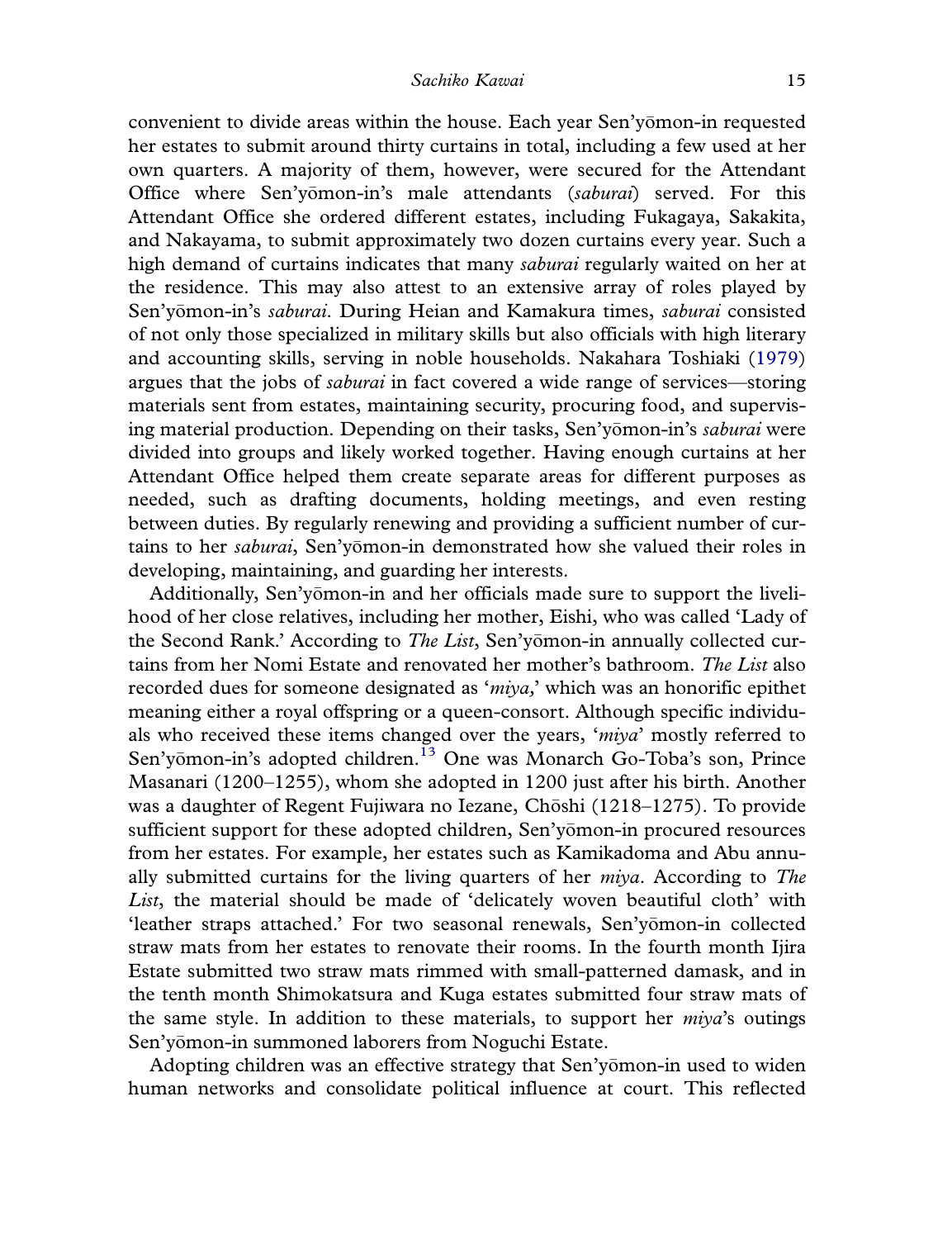contemporary customs. As suggested by the cases of Kokamon-in and others, Heian and Kamakura *nyoin* often adopted royal or regental children born from mothers of lower socio-political status. These women surely promoted the political and economic standings of their adopted children, but they too benefitted from such adoptions because they established ties with influential households and increased their own visibility at court. Such a strategy was especially crucial for Sen'yomon-in to maintain her political power because being never-mar ried and childless, she differed from other premier royal ladies who had married a monarch and given birth to royal heirs. This difference placed her at a competitive disadvantage in the political spectrum, but by adopting children of other power holders at court, she was able to broaden her networks.

One significant characteristic of *The List* is that it includes additional small notes notifying which dues had been failing to reach the Rokujo Palace or were eventually exempted. Although such notes should indicate changing demands, they did not always reflect reality and instead suggest provisioning strategies employed by Sen'yomon-in and her officials. For example, she continued to request curtains for the 'Lady of the Second Rank' although Eishi had left the Rokujo residence sometime after Go-Shirakawa's death. This could have been because of a high possibility that someone else with the similar rank would take up residence at the Rokujō Palace. In fact, Sen'yomon-in adopted Prince Masanari whose biological mother, Fujiwara no Jūshi (1182–1264), held the junior second rank (TDSH 1981, 938). She would have visited her son at the Rokujō palace when Sen'yōmon-in sponsored events for the prince.<sup>14</sup> Then, Jushi was the most likely recipient of the curtains collected for the 'Lady of the Second Rank' during the early 1200 s.

Similarly, regardless of the period when no one called '*miya*' lived at the Rokujo Palace, the dues for the ' *miya*' remained on *The List*. Again, the reason behind this was a high possibility that someone of this status, possibly from among her adopted children, lived at the Rokujo, and it was necessary to maintain resources for that person. For example, two decades after Sen'yomon-in adopted Masanari, he was exiled due to his father's downfall in the Jōkyū War in 1221. As explained above, however, she later adopted a daughter of the regent, Chōshi. This adopted daughter maintained a close tie with her adoptive mother, and even after becoming a queen-consort of Monarch Go-Horikawa, she held her residence at the Rokujo Palace ( *Inokuma kampakuki*, Karoku 1/ 10/7; Smits, Gregory 2019). By maintaining the '*miya*' dues after losing her previous adopted son Masanari, Sen'yomon-in was then able to allocate them to support Choshi for many coming years.

Along with blinds and curtains, Sen'yomon-in annually collected flooring materials. To accommodate residential buildings that were rarely pre-furnished with flooring, Heian and Kamakura nobles spread removable straw mats and cushions over the wooden floors. The unique feature of such flooring items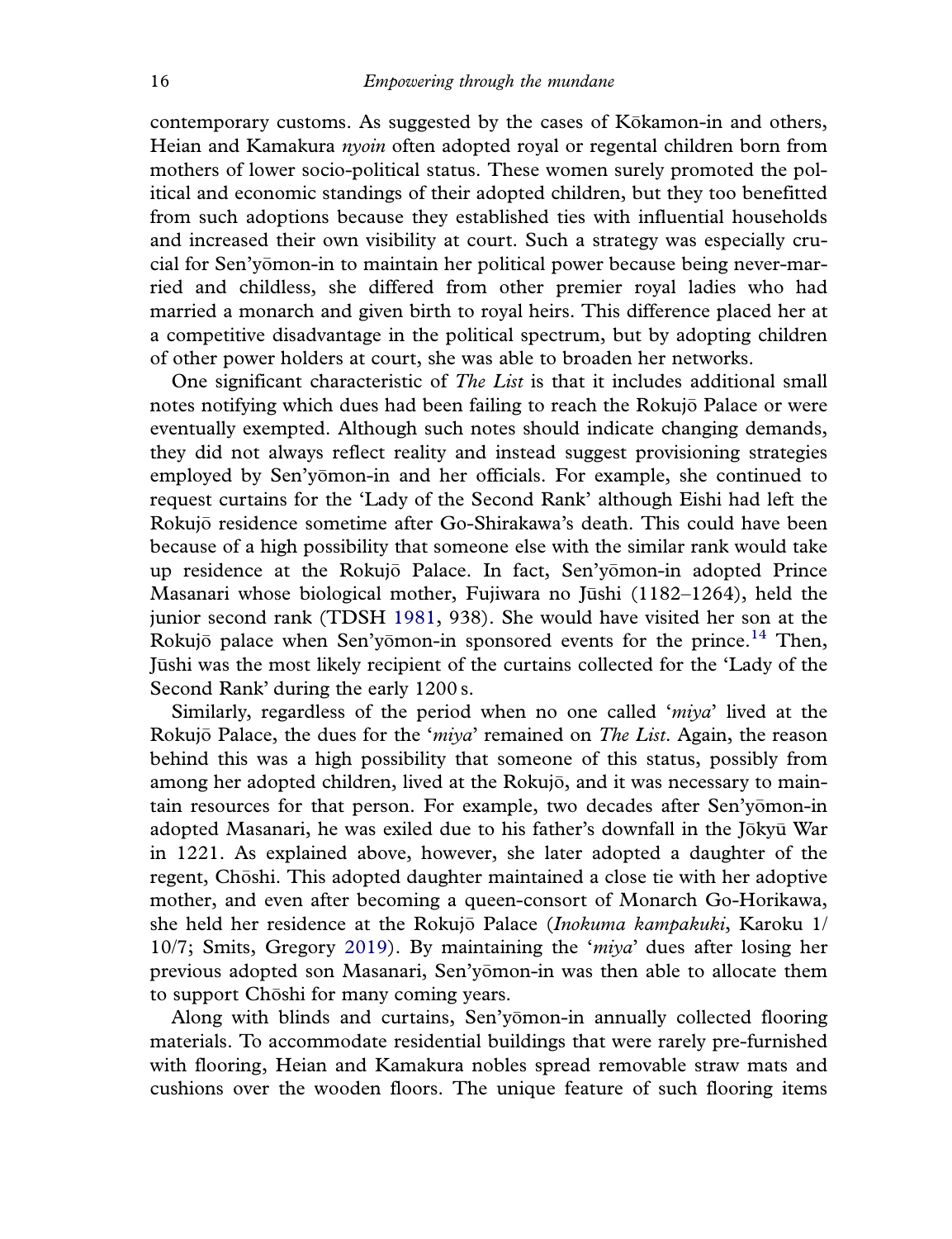was their differing fringes that specified the socio-political status of individual users. According to medieval protocols, the rules for flooring material usage in a secular setting were as follows. The most elevated *ungen* type (rimmed with a damask woven in different colored patterns) was used by the most exalted royal members such as a monarch, retired monarchs, or premier royal ladies. The second *daimon* type (rimmed with a damask of large black patterns) was used by princes or princesses of the blood and senior nobles with ministerial posts. The third *komon* type (rimmed with a damask of small black patterns) was used by senior nobles who had not advanced to ministerial positions. The fourth *murasaki-beri* type (rimmed with purple silk) was used by royal intimates (Shintōtaikei henshūkai 1991; Jingū shichō 1971, 55–57).

From her estates, Sen'yomon-in collected all four types. With an effective use of these removable 'status markers,' Sen'yomon-in and her officials flexibly demarcated the residential floor space according to the socio-political standing of her guests, attendants, and others who visited or lived there. *Ungen* was surely used for herself, but she regularly renewed this most dignified type to receive special visitors. For example, she hosted rites of passage for Prince Masanari and welcomed important royals and leading courtiers, including his father Retired Monarch Go-Toba, at the Rokujō Palace (See Footnote 14). There, *ungen* materials played crucial roles in showing her hospitality. By setting areas appropriate for these prestigious guests, she demonstrated her backing for the prince and confirmed her political ties with his relatives.

The second most elevated type, *daimon,* also played important roles in creating proper spaces for Sen'yomon-in's adopted prince and her minister-level officials who led others in managing the household. For example, Minister of the Right Fujiwara no Kanemasa helped the *nyoin* consolidate her political and economic power after her father's death (*Gyokuyo*, Kenkyu 2/6/26; *Meigetsuki*, Shōji 2/12/21 and Genkvū 1/1/8). Another significant group using *daimon* were high-ranking women. Although protocol handbooks tend to focus on male users, medieval picture scrolls such as *Genji monogatari* attest that royal and aristocratic women often sat on *daimon* materials (see Figures 1 and 2). Specifically at Sen'yomon-in's palace, her mother was a *daimon* user because she held the second court rank which was equivalent to the rank of a leading minister.

*Ungen* and *daimon* were important items, but the largest number of collected flooring materials were *komon*; these were suitable for senior nobles with nonministerial posts. In total, *komon* items constituted 47 percent of all the flooring items recorded on *The List*. Senior nobles were the top echelon of male courtiers who took essential roles in decision-making process at the central government. Although their positions were lower than ministers, those *komon* users consisted of a majority of the senior nobles and thus wielded significant influence at court. Additionally, these courtiers were allowed to have both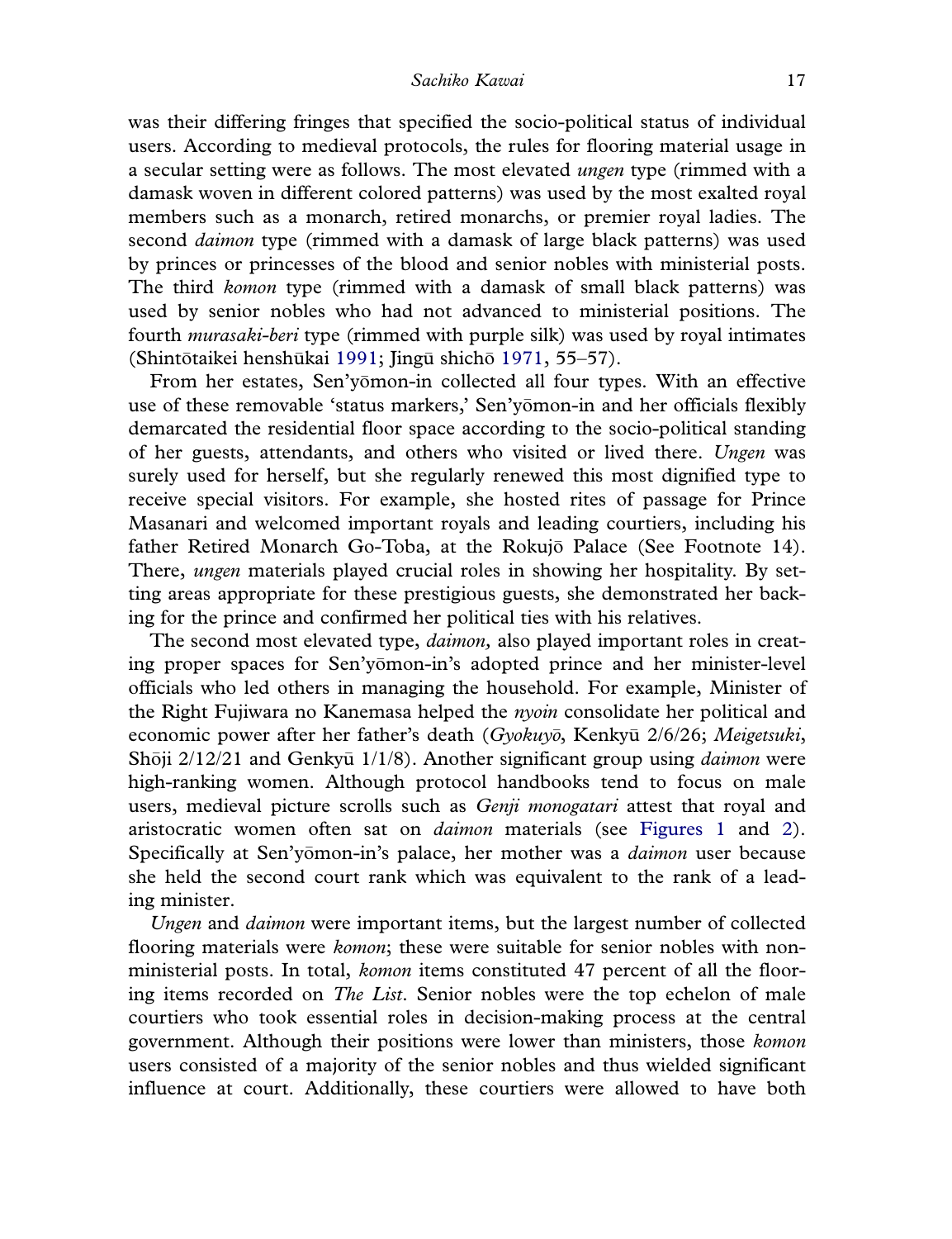| Name                   | Senior nobles (third<br>ranking or higher) | Ministerial position                                                                             | Flooring material type |
|------------------------|--------------------------------------------|--------------------------------------------------------------------------------------------------|------------------------|
| Fujiwara no Kanemasa   | <b>YES</b>                                 | <b>YES</b>                                                                                       | Daimon                 |
|                        | (senior second rank)                       | (Minister of the Right)                                                                          |                        |
| Fujiwara no Yorizane   | <b>YES</b>                                 | N <sub>O</sub>                                                                                   | Komon                  |
|                        | (senior second rank)                       | (Provisional Senior                                                                              |                        |
|                        |                                            | Counselor cum                                                                                    |                        |
|                        |                                            | Senior Captain of the                                                                            |                        |
|                        |                                            | Right of the Inner                                                                               |                        |
|                        |                                            | Palace Guard)                                                                                    |                        |
| Minamoto no Michichika | <b>YES</b>                                 | N <sub>O</sub>                                                                                   | Komon                  |
|                        | (senior second rank)                       | (Middle Counselor)                                                                               |                        |
| Fujiwara no Kintsugu   | YES                                        | N <sub>O</sub>                                                                                   | Komon                  |
|                        | (junior third rank)                        | (Council of State<br>advisor cum Middle<br>Captain of the Right<br>of the Inner<br>Palace Guard) |                        |
| Taira no Munenori      | NO.                                        | N <sub>O</sub>                                                                                   | Purple-cloth rim       |
|                        | (senior fourth                             | (Middle)                                                                                         |                        |
|                        | rank lower)                                | <b>Right Counselor</b> )                                                                         |                        |
| Minamoto no Michimune  | NO.                                        | N <sub>O</sub>                                                                                   | Purple-cloth rim       |
|                        | (senior fourth rank)                       | Middle Captain of the                                                                            |                        |
|                        | lower on $12/30$ )                         | Left of the Inner                                                                                |                        |
|                        |                                            | Palace Guard                                                                                     |                        |

*Table 1.* Six directors of Sen'yomon-in's administrative headquarters in 1191 (*Gyokuyo*, Kenkyu 2/6/20).

official posts at court and in private households. In order to advance their political and economic interests, they frequently pursued official positions within powerful households, such as those of *nyoin*, retired monarchs, or the regental family. In return, by recruiting senior nobles, a private household head like Sen'yomon-in could receive updates on political developments and increase her chances to influence decision-making at court.

In fact, a significant number of men and women appropriate for *komon* materials attended to Sen'yomon-in at the Rokujo residence. For example, she regularly received non-ministerial senior nobles who were hired as her directors (see Table 1). Heian and Kamakura records suggest that *nyoin* sponsored many events and encouraged senior nobles, including those without holding official positions at their administrative headquarters, to attend them. Furthermore, Sen'yomon-in's female attendants used *komon* materials if they occupied the third court rank, which was as prestigious as a non-ministerial senior noble status. As seen by cases of other premier royal ladies such as Bifukumon-in and Takamatsu-in, some female attendants serving at a *nyoin* household held the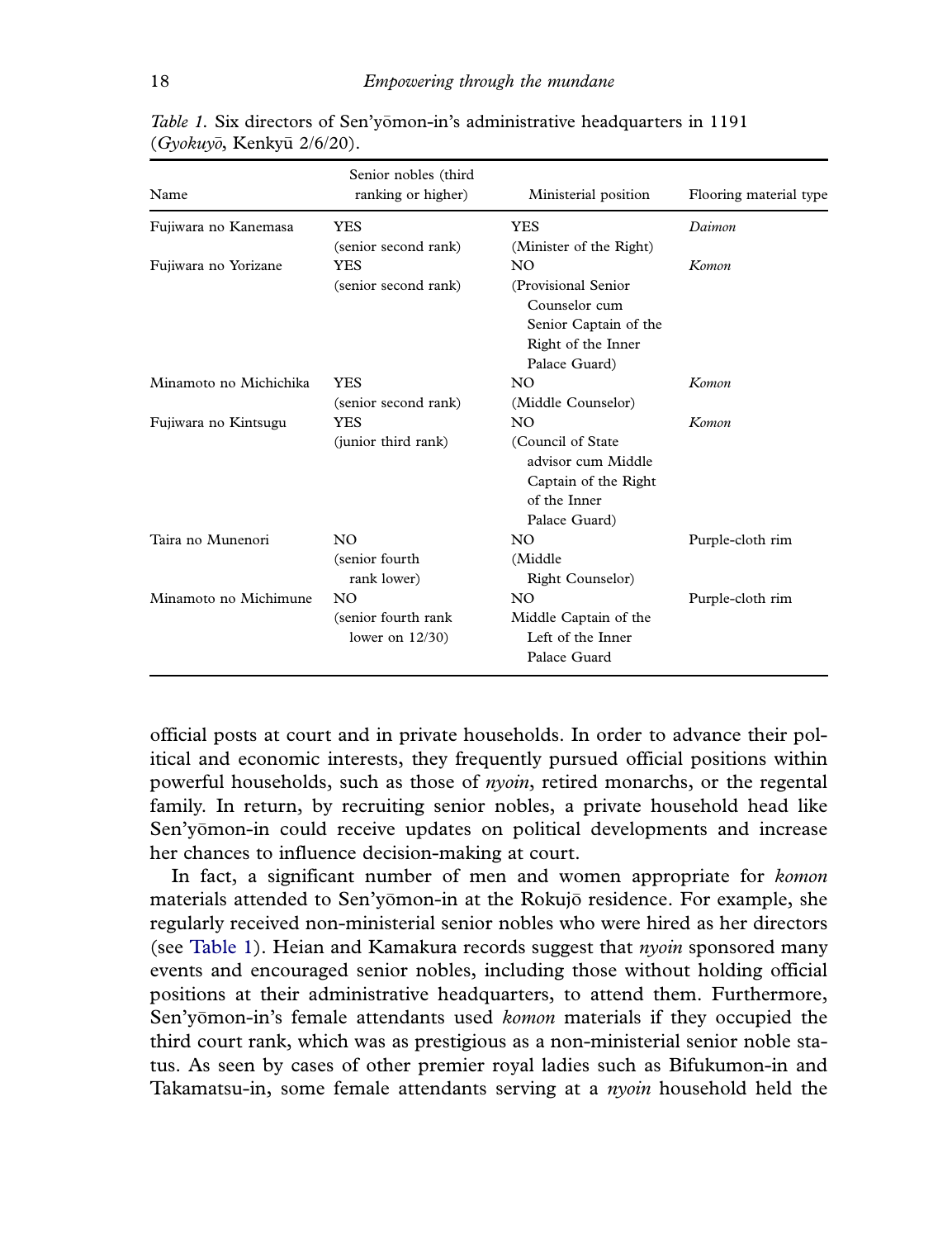third rank (Kodaigaku kyōkai and Kodaigaku kenkyūjo 1994, 177, 85). Despite limited evidence available in Sen'yomon-in's case, a woman called Lady of the Third Rank managed her Shimokatsura Estate as its custodian (Nunoya 2003, 34). As mentioned before, Heian and Kamakura *nyoin* often appointed their female attendants to estate official posts such as managing proprietor or custodian. This suggests that while overseeing the Shimokatsura Estate, the 'Lady of the Third Rank' also served the *nyoin* as her female attendant.

Not all of Sen'yomon-in's officials, however, were qualified to sit on *komon*. For example Director Minamoto no Michimune, who was overseeing her household in 1191, held only a fourth rank (see Table 1). Likewise, royal intimates and many of her female attendants tended to hold fourth or fifth ranks and were restricted to sitting on *murasaki-beri* (purple-rimmed) flooring (Kodaigaku kyokai and Kodaigaku kenky ujo 1994). These *murasaki-beri* users, despite their relatively lower court ranks, maintained Sen'yomon-in's cultural salon and administrative office. Her female attendants with the forth rank or lower, for instance, played significant roles in widening her networks by supporting literary and cultural activities at the Rokujo Palace. Supervisors of the fourth rank shoul dered responsibility in handling the daily business of the Rokujo Palace, such as creating and delivering her written orders (Hongo 1998, 7).

Despite the important roles played by various flooring items, Sen'yomon-in had some trouble in maintaining the submission rate of some of these materials. According to the additional notes included in *The List*, her estates eventually failed to submit forty percent of the most exalted *ungen* materials. This trend perhaps explains her changing needs over the course of her life. The aforementioned adopted prince, Masanari, no longer lived with her after the war in 1221, so she did not have to prepare *ungen* seating for his royal parents who used to visit the Rokujō Palace. Her adopted daughter, Chōshi, needed *ungen* materials because she became a *nyoin* in 1229 and lived at a separate residential building within the Rokujō Palace compound. Sen'yōmon-in, however, transferred to her a land portfolio different from what was recorded on *The List*, so Choshi could draw materials from those inherited estates.

In contrast to the *ungen* materials, Sen'yomon-in's estates maintained good submission rates for other three seating types. For the *daimon* materials that were used by her minister-level officials, the *nyoin* continued to receive over ninety percent of the originally-planned amount. She also maintained a high submission rate of approximately eighty percent for both *komon* and purplerimmed types, which were used for non-ministerial officials, female attendants, and *saburai*. By regularly collecting resources such as blinds, curtains, and mats to create proper working spaces, she was able to show her appreciation for services done by her supporters and to cultivate mutually supportive relationships with them.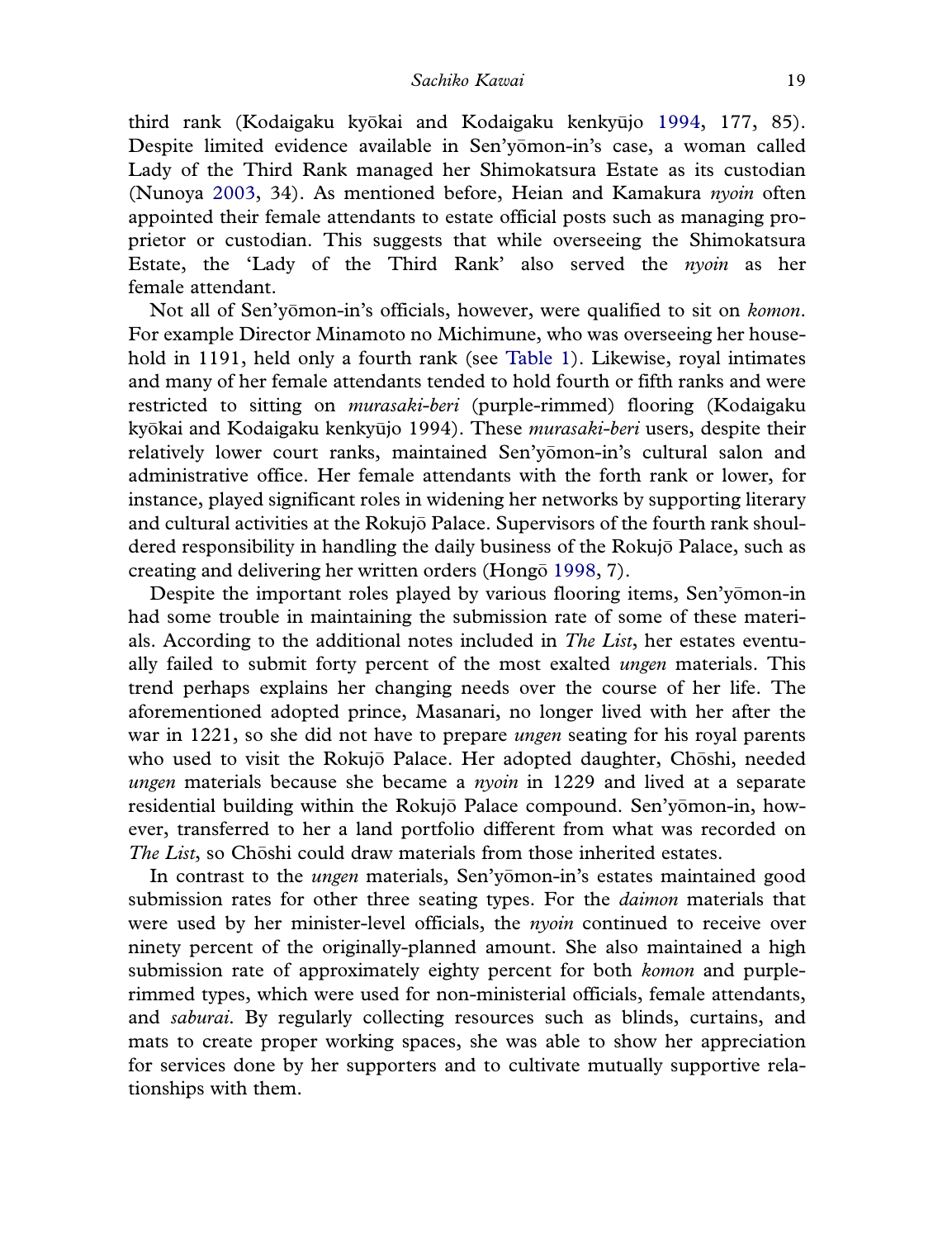#### **Conclusion**

Through the case studies of Kōkamon-in and Sen'yomon-in, this article has explored connections between women's power and material goods. Under Kokamon-in's proprietorship, Suzuyaki production started in the Wakayama Estate and continued to grow. Even though a large number of the stoneware were not sent to her residence in Kyoto, this industry generated wealth through being involved in trade across the archipelago. Such an industry benefitted both Kōkamon-in and her officials who oversaw the estate.

Sen'yomon-in also promoted relationships with her supporters through the use of material goods. Creating appropriate spaces for her important constituents and guests at the Rokujo Palace was necessary to show proper respect and create opportunities to strengthen political influence at court. To widen her political networks, she adopted the children of powerful households and supported them with resources collected from her estates. Curtains and mats might appear as mundane objects, but they were important socio-political status markers through which the *nyoin* maintained relationships among people who regularly supported the Rokujō livelihood.

Yet, master historical narratives today still tend to be male-centered, and the ongoing justification is often a lack of sources. As shown by this study, however, the archaeological records of Suzuyaki and *The List of the Rokujo Palace Estates*—which previous historians have dismissed, or not fully explored—are quite useful in examining women's power. A key to further excavate the lives of women in the past (and also that of other under-represented groups) is to reevaluate the potential of 'mundane' primary sources by approaching them from fresh perspectives and extracting hidden evidence.

#### Disclosure statement

No potential conflict of interest was reported by the authors.

#### **Notes**

- 1. Banse Akemi (1993) disproved the notion that royal women lacked independent rights to oversee their estates. Considering that multiple retired monarchs could simultaneously exist at the Heian and Kamakura courts, I use 'senior retired monarch' to signify the male head of the royal family who had stronger influence over the reigning monarch as his father or grandfather.
- 2. Taikenmon-in (1101–1145), Jōsaimon-in (1126–1189), Hachijō-in (1137–1211), and Kenshunmon-in (1142–1176) also held supreme proprietorship over many estates.
- 3. Part of this study was originally published in Janet R. Goodwin and Joan R. Piggott, eds., *Land, Power, and the Sacred: The Estate System in Medieval Japan* (Honolulu: University of Hawai'i Press, 2018). Some of the information is also given in my book, *Uncertain Powers: Sen'yomon-in and Landownership by Royal Women in Early Medieval Japan*. While the book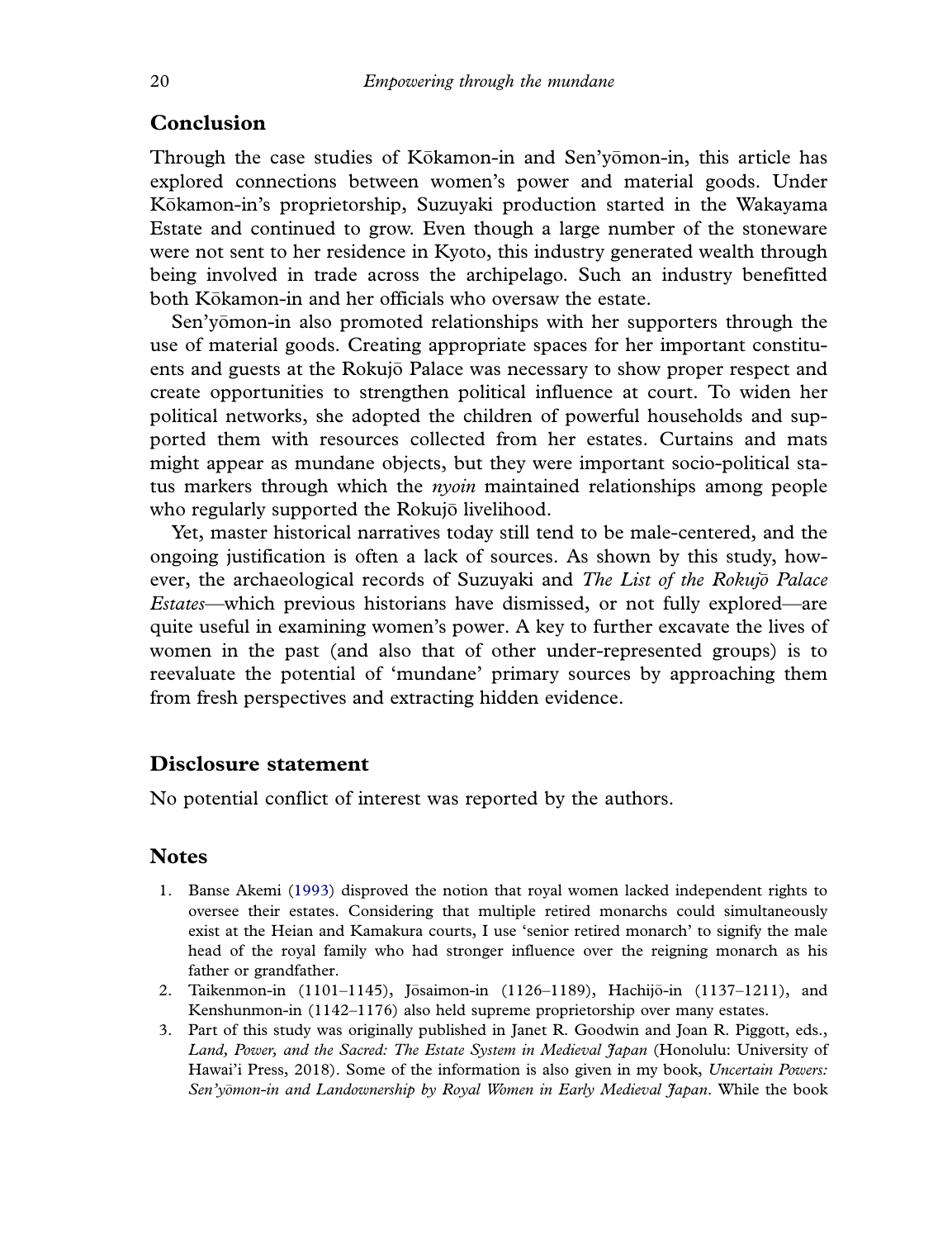provides more detailed information, this article is succinct with a focus on the importance of examining material objects.

- 4. According to a multi-volume dictionary of Japanese history, *Kokushi daijiten*, Kokamon in's landholdings included approximately forty estates. Additionally, she held rights to collect human resources from Omi, Izumi, and Settsu provinces located around the capital.
- 5. Umekawa underscores the important connections between black wares and mourning or memorial rituals.
- 6. I make this argument based on the list of miscellaneous dues supporting Sen'yomon-in's Rokujō Palace and her Buddhist temple called Chōkōdō. As discussed later, I call this document *The List of Rokujo Palace Estates*. The University of Tokyo Historiographical Institute owns a calligraphic reproduction of this source that was produced in 1907. Although a complete photocopy is unavailable, some parts are published in Oyama (1987). Also see HKHSI 1975, 29–82.
- 7. Heian and Kamakura royals and aristocrats renewed the interior decor of their households twice a year. For example in the fourth month (spring) and tenth month (fall), Sen'yomon-in collected various items from her esates, such as curtains, mats, and gold, to redecorate her residence appropriate to the season. See Kawai (2021).
- 8. Kokamon-in sponsored repentance rites, ceremonies of reciting the names of the buddhas, ceremonies of venerating Buddha relics, and memorial services for deceased family members, to name a few.
- 9. Kokamon-in's authority to hire or fire her estate officials was apparent. For example, one of her close followers, Hino Kanemitsu, almost lost his rights to manage her estates because he did not obey her order to become a household official of her adopted son, Kujo Yoshimichi.
- 10. This argument is further strengthened by Gregory Smit's study situating early Ryūkyū within "the East China Sea network" (15). For example see Chapter 1, "Ryukyu in the East China Sea Network," which explores political, economic, and cultural networks involving China, the Korean Peninsula, and Japan during the tenth through fifteenth centuries.
- 11. Moriuchi who points out a resemblance between the Suzuyaki reliefs and the Hungry Ghosts Scroll does not provide further details in his study. This is an interesting argument and requires future research.
- 12. Assuming that this source described miscellaneous dues supporting Chokodo, the Buddhist temple that stood within the Rokujo Palace, previous scholarship named this document *The List of Choko Temple Estates* or *A List of Dues Levied on Choko Temple Estates* (Chōkōdō shoryō mokuroku or Chōkōdō shoryō chūmon). This name, however, is misleading because many of the listed dues supported the livelihood of the *nyoin* household.
- 13. When Go-Shirakawa died in the third month of 1193, her half-sister, Titled Princess Kōshi, was also living at the Rokujō Palace, but she died in the seventh month of the same year. So, even if the first '*miya*' who received the designated materials was Titled Princess Kōshi, it did not last long. See *Dainihon shiry*<sup> $\bar{o}$ </sup>, vol. 4–4, 86.
- 14. Sen'yomon-in held events for her adopted son and his supporters visited her residence. For example at the Rokujō Palace, Sen'yomon-in held a ceremony to celebrate the fiftieth day after his birth. She invited Retired Monarch Go-Toba and leading courtiers such as Regent Fujiwara no Iezane. See *Inokuma kanpakuki*, Shoji 2 (1200)/11/2 and 11/3 daigaku shiryo hensanjo (TDSH 1972; Smits 2019). Also see *Dainihon shiryo*, vol. 4–6, 702.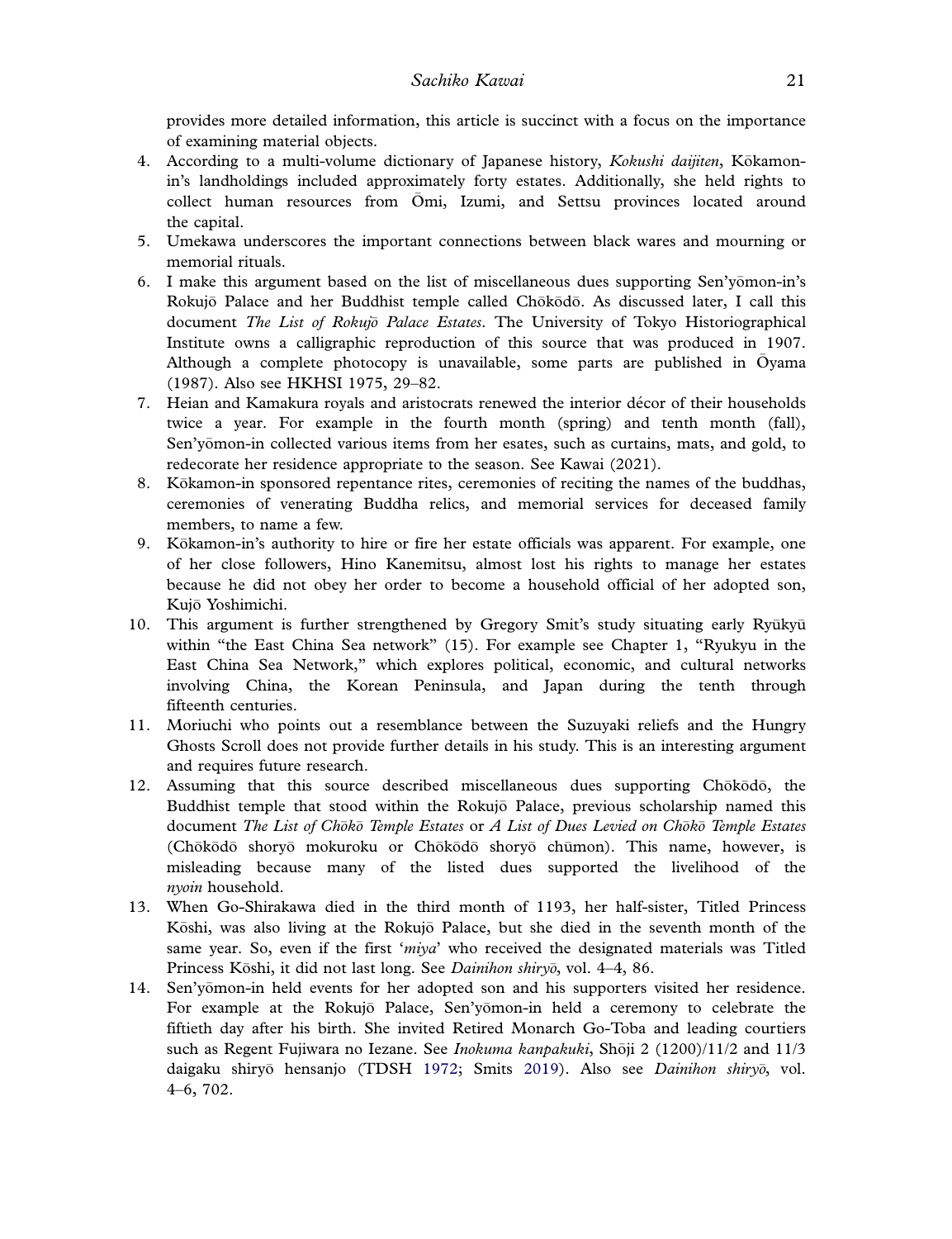#### References

- Banse, Akemi. 1993. "Inseiki  $\sim$  Kamakuraki ni okeru nyoinryō ni tsuite: Chūsei zenki no ōke no arikata to sono henka." *Nihonshi kenkyu* 374: 46–75.
- Conlan, Thomas D. 2005. "Thicker than Blood: The Social and Political Significance of Wet Nurses in Japan, 950–1330." *Harvard Journal of Asiatic Studies* 65 (1): 159–205.

Furiya, Tetsuo. 2002. "Hiraizumi shutsudo no bōeki tōji: Yanagi no gosho ato shutsudo no Kanhantō-san tōjiki kara mieru ryūtsū keiro." *Hiraizumi bunka kenkyū nenp*ō 2: 15–26. Gomi, Fumihiko. 1991. *Fujiwara no Teika no jidai*. Tokyo: Iwanami shoten.

Goodwin, Janet R., and Joan R. Piggott, eds. 2018. *Land, Power, and the Sacred: The Estate System in Medieval Japan*. Honolulu: University of Hawai'i Press.

- Greenblatt, Stephen. 2009. "Introduction: Fifty Years of the King's Two Bodies." *Representations* 106 (1): 63–66.
- Hashimoto, Yoshihiko, and Imae Hiromichi, eds. 1976. *Shiryō sanshū: Taiki*. Tokyo: Gunsho ruiju kanseikai.
- Heibonsha chihō shiryō sentā (HCSS), ed. 1991. *Nihon rekishi chimei taikei: Ishikawa ken no chimei* Vol. 17. Tokyo: Heibonsha.
- Higuchi, Kentarō. 2008. "Nyoinsei no tenkai to shitsuji." In *Kamakura jidai no kenryoku to seido*, edited by Uwayokote Masataka, 31–56. Kyoto: Shibunkaku shuppan.
- Hirata, Tenshu. 2002. "Suzuyaki no rekishi." *Tosestu* 597: 11–24.
- Hongō, Keiko. 1998. Chūsei kuge seiken no kenkyū. Tokyo: Tokyo daigaku shuppankai.
- Hyōgo kenshi henshū senmon iinkai (HKHSI), ed. 1997. *Hyōgo kenshi shiryōhen: Chūsei 9*. Kōbe: Hyōgo Prefecture.
- Ishikawa kenritsu maizō bunka sentā (IKMBS). 1994. *Oyahiyama yōseki* \* *Jike Kurobatake yōseki*: *kokuei Suzu daini chiku kaitaku kensetsu jigyo ni kakaru bunkazai shikutsu chosa hokokusho*. Kanazawa: Ishikawa kenritsu maizō bunka sentā.

Ishikawa kenritsu rekishi hakubutsukan (IKRH), ed. 2000. *Wakayama no sho o aruku: Noto saidai no Chusei sh oen.* Kanazawa: Ishikawa kenritsu rekishi hakubutsukan.

- Jingu shich o, ed. 1971. *Kojiruien: kiyo bu 2.* Tokyo: Yoshikawa kobunkan.
- Kantorowicz, Ernst. 1957. *The King's Two Bodies: A Study in Medieval Political Theology*, 1997–2016. Princeton: Princeton University Press.
- Kawabata, Shin. 2000. *Shoensei seiritsushi no kenkyu.* Kyoto: Shibunkaku shuppan.
- Kawai, Sachiko. 2007. "The Lady of the Eighth Ward: Political, Economic and Military Power of *Nyoin* during the Twelfth Century." MA thesis., University of Southern California.
- Kawai, Sachiko. 2021. *Uncertain Powers: Sen'yomon-in and Landownership by Royal Women in Early Medieval Japan*. Cambridge, MA: Harvard University Asia Center.
- Kawai, Sachiko. 2018. "*Nyoin* Power, Estates, and the Taira Influence: Trading Networks within and beyond the Archipelago." In *Land, Power, and the Sacred: The Estate System in Medieval Japan*, edited by Janet R. Goodwin and Joan R. Piggott, 281–318. Honolulu: University of Hawai'i Press.
- Kentani, Shotar o. 1981. "Tsugaru kaiky o o watatta Suzuyaki to umiagari no Suzuyaki." *Tosetsu* 344: 25–30.
- Kodaigaku kyokai and Kodaigaku kenky ujo, eds. 1994. *Heian jidaishi jiten: Shiryo sakuin*. Tokyo: Kadokawa shoten.
- Kokushi daijiten henshū iinkai, 1984. ed. *Kokushi daijiten.* Vol. 5. Tokyo: Yoshikawa kobunkan,
- Komatsu, Shigemi, ed. 1979. *Nihon emaki taisei: Ise monogatari emaki, Sagoromo monogatari emaki, Komakurabe gyoko emaki, Genji monogatari emaki.* Vol. 23. Tokyo: Chuo k oronsha,
- Maekawa, Kaname. 1998. "Chūsei Noto Suzugama no seisan keitai to ryūtsū kikō ni tsuite no ichikosatsu." In *Narasaki Shoichi sensei koki kinen ronbunshu*, edited by Narasaki Shoichi sen sei koki kinen ronbunshū kankōkai, 247–258. Kyoto: Shinyōsha.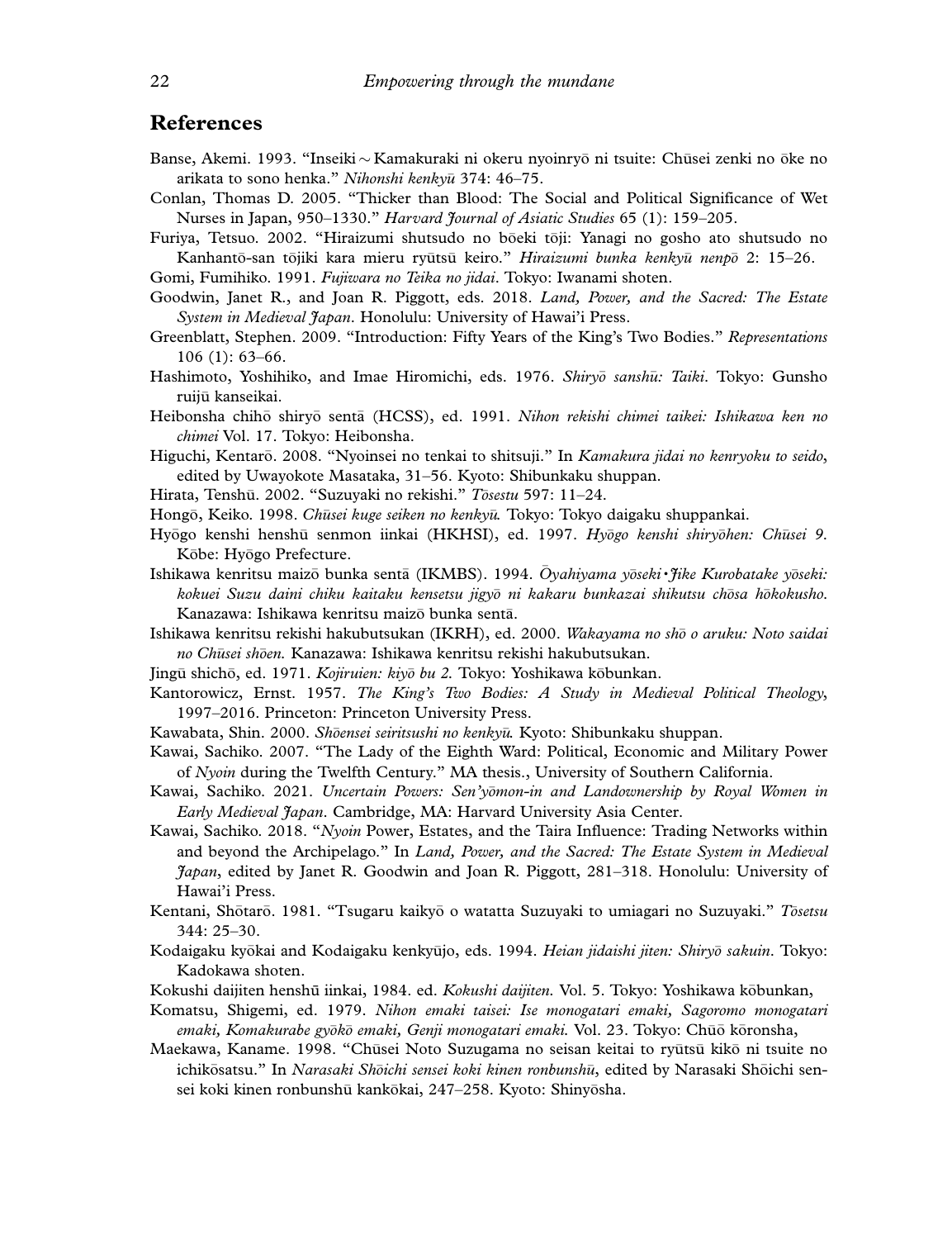Nomura, Ikuyo. 2006. *Kazokushi to shite no nyoinron*. Tokyo: Azekura shobo.

- Maki, Michio. 1983. "Insei jidai ni okeru inryō shōen shihai kikō to sono seikaku." *Gakushūin shigaku* 18: 1–31.
- Maki, Michio. 1993. *Insei jidaishi ronshu*. Tokyo: Zoku gunshoruiju kanseikai.
- Morgan, Pitelka. 2015. *Spectacular Accumulation: Material Culture, Tokugawa Ieyasu, and Samurai Sociability*. Honolulu: University of Hawai'i Press.

Morimoto, Masahiro. 2008. *Zoto to enkai no Chusei* . Tokyo: Yoshikawa kobunkan.

- Moriuchi, Shūzō. 2010. "Suzuyaki to tōbankei sueki: Seisanchi kara mita Suzu to Tōban no kankei." In *Suzuyaki tanjo!: Shiseki 'Suzu toki kama ato' kuni shitei kinen shinpojiumu hokokusho*, edited by Suzushi kyoiku iinkai, 3–13. Suzu, Ishikawa: Suzushi and Suzushi kyoiku iinkai.
- Nihon engyō taikei henshū iinkai (NETHI), ed. 1975. *Nihon engyō taikei: shiryōhen 1*. Tokyo: Nihon engyō kenkyūkai.
- Nunoya, Yōko. 2003. "Sen'yōmon-in ryō denryō no ichisokumen: Sen'yōmon- in ryō mokuroku no kento o ts ujite." *Rekishi* 100: 27–48.
- Oyama, Ky ohei, ed. 1987. *Kyoto daigaku bungakubu hakubutsukan no komonjo: Chokodo mokuroku to Shimada monjo* Vol. 1. Kyoto: Shibunkaku shuppan.
- Saeki, Koji,. 2009. "Chinese Trade Ceramics in Medieval Japan.' Translated and Adapted by Peter Shapinsky." In *Tools of Culture: Japan's Cultural, Intellectual, Medical, and Technological Contacts in East Asia, 1000-1500s*, edited by Andrew Edmund Goble, Kenneth R. Robinson and Haruko Wakabayashi, 163–182. Ann Arbor: Association for Asian Studies, Inc.
- Segal, Ethan. 2018. "Teaching Japanese Estates: Old Challenges and New Opportunities." In *Land, Power, and the Sacred: The Estate System in Medieval Japan*, edited by Janet R. Goodwin and Joan R. Piggott, 441–456. Honolulu: University of Hawai'i Press.
- Sekine, Tatsuhito. 2004. "Hirosakishi Dōgatai shutsudo no Suzuyaki kyō yōki to sono igi." Too *Bunka* 75: 67–74.
- Shintotaikei hensh ukai ed. 1991. *Shintotaikei chogi saishi hen 4: Gokeshidai* Vol. 4. Tokyo: Shintōtaikei henshūkai.
- Smits, Gregory. 2019. *Maritime Ryukyu, 1050-1650.* Honolulu: University of Hawai'i Press.
- Susaki, Etsuko. 1995. "Sutoku kōgō Kōkamon-in Seishi no shōgai." Seiji Keizai shigaku 344: 207–229.
- Suzushi kyoiku iinkai (SKI), ed. 2010. *Suzuyaki tanjo!: Shiseki 'Suzu toki kama ato' kuni shitei kinen shinpojiumu hokokusho.* Suzu, Ishikawa: Suzushi and Suzushi kyoiku iinkai.
- Takahashi, Kazuki. 2004. *Chusei shoensei to Kamakura bakufu*. Tokyo: Hanawa shobo.
- Teishitsu rinyakyoku, ed. 1937. *Goryochishiko*. Tokyo: Teishitsu rinyakyoku.
- Tokyō daigaku shiryō hensanjo (TDSH), ed. 1972. Dai Nihon kokiroku: Inokuma kanpakuki. Vol. 1. Tokyo: Iwanami shoten.
- Tokyō daigaku shiryō hensanjo (TDSH), ed. 1975. Dai Nihon kokiroku: Minkeiki. Vol. 1. Tokyo: Iwanami shoten.
- Tokyo daigaku shiry o hensanjo (TDSH), ed. 1981. *Dainihon shiryo.* Vol. 4–5. Tokyo: Tokyo dai gaku shuppankai.
- Tokyō daigaku shiryō hensanjo (TDSH), ed. 1987. Dai Nihon kokiroku: Shōyūki. Vol. 1. Tokyo: Iwanami shoten.
- Nakahara, Toshiaki. 1979. "Samurai ko." *Historia* 83: 1–25.
- Uejima, Susumu. 1992. "Shōenkōryōseika no shōryō nintei: risshō to fuyu funyūken to ando." *Hisutoria* 137: 24–51.
- Umekawa, Mitsutaka. 1997. "Shiryo ni mieru kokushoku no doki." *Ritsumeikan daigaku kokogaku ronshu* 1: 411–421. Shibunkaku shuppan
- Watanabe, Makoto. 2010. "Jūniseiki no nissō bōeki to sanmon, Hachiman, in no miumaya." In *Tsuwamonotachi no seikatsu bunka*, edited by Irumada Nobuo, 228–252. Tokyo: Koshi shoin.